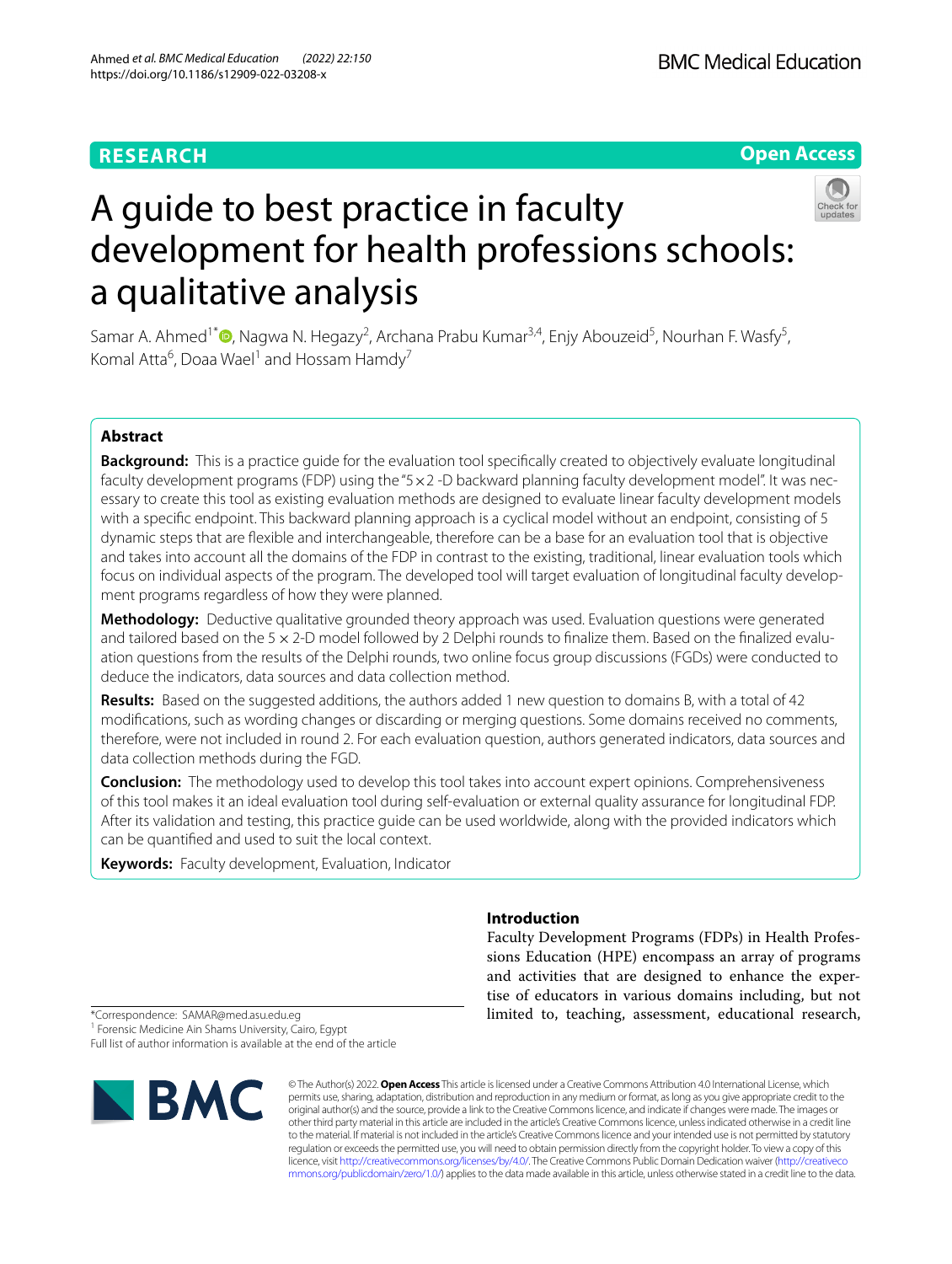curriculum design, mentorship, leadership, and accreditation [\[1](#page-14-0), [2\]](#page-14-1).

Steinert et al.  $[3]$  $[3]$  found that, for an FDP to be effective, it should be based on experiential learning; efective feedback; peer-reviewed concepts; collaborative learning; useful interventions; successful models and diverse educational strategies.

Moreover, a FDP in health professions education (HPE) is a well-recognized tool to promote Continuous Professional Development (CPD). CPD is a wider paradigm, encompassing all the core elements of HPE, including knowledge, professionalism and skills such as medical, social, personal, leadership and managerial skills [\[4](#page-14-3)].

A necessary part of implementing FDPs is regular evaluation. The evaluation of the effectiveness of most FDPs is reported in the literature by quantitative questionnaires and self-reporting tools [[5\]](#page-14-4). Other techniques for evaluation include hierarchical models like "Kirkpatrick" and other various qualitative methodologies such as interviews [[6,](#page-14-5) [7](#page-14-6)]. Several studies report how individual components of the FDP are efficient but the literature is scarce for comprehensive evaluation for the whole FDP [[8\]](#page-14-7).

The World Federation of Medical Education recommends a set of global standards to monitor the design, development, implementation, and evaluation of CPD [[4\]](#page-14-3). These standards comprise 9 areas namely, "Mission & outcomes, Educational Program, Assessment & Documentation, Individual Doctor, CPD Provision, Educational Resources, Evaluation, Organization and Continuous Renewal". These are further divided into 32 sub-areas [[4\]](#page-14-3). All the identifed components have intricate elements and dynamic links of communication between them. These standards, not only enable the identifcation of strengths and weaknesses of the FDP but also foster quality enhancement.

However, it is advised by the World Federation for Medical Education that a regulatory body from each country or institution should examine the applicable standards accordingly and build a ftting version that suits the local context. Moreover, standards for CPD programs essentially focus on the processes and procedures of training rather than the core of the training. FDPs based on such robust models are deemed a solid prerequisite to provide efective training for health professionals including doctors and nurses [\[9](#page-14-8)].

FDPs need to be geared for the improvement of the whole institutional atmosphere, including student and faculty skills, growth, organizational development, leadership and change management capacities [\[10](#page-14-9)]. To accomplish all this, a linear approach may fall short as it focuses on a rigid model with specifc initiation and termination dates with very limited room for iteration.

Similarly, using a single method of evaluation is deemed as an insufficient technique to judge all aspects of a multifaceted program such as a FDP  $[10]$  $[10]$ . Therefore, there is a dire need for outcome measures and a well-designed study to rigorously evaluate the FDPs, justifying the time and resources requested by departments and institutions.

Several models have been put forth for Faculty develop-ment (FD). O'Sullivan et al., [\[11\]](#page-14-10), proposed the significance of the four fundamental components of FDP, namely: the facilitators, participants, context, and program along with their associated practices, while Dittmar and McCracken [[12](#page-14-11)] put forth the META model (Mentoring, Engagement, Technology, and Assessment) converging on personalized mentoring, constant engagement, the amalgamation of technologies and systematic assessments. This was embraced by regular objective evaluations done by all the stakeholders involved in the educational process, including self, students, and peers [\[12](#page-14-11)]. Furthermore, Lancaster in 2014, recognized "centres, committees, and communities" as three core areas in his FD evaluation model [\[13\]](#page-14-12).

Most of these programs were designed and structured keeping in mind specifc criteria and objectives, primarily geared towards strengthening the teaching skills, leadership and learners' satisfaction [[7\]](#page-14-6). Despite that, such longitudinal FDPs were recommended by many authors for reaping long-lasting benefts in terms of institutional accreditation and better patient care [\[14](#page-14-13)[–19](#page-14-14)].

In 2020, this trend of linear FDP approaches was taken notice of by Ahmed S A et al., who devised a model based on the "Backward Planning Approach". This was in response for the need for a more inclusive model. This model reinforces the fact that FD should be considered as a series of cyclical processes, rather than a single endpoint with no future visitations or evaluations of the implemented changes [\[20](#page-14-15)].

By "cyclical" we imply a continuous methodology that will assess the program at diferent points of its progression and then revisit those areas to reinforce and reevaluate issues in the form of a "circle" this is diferent from traditional linear models of evaluation, for example, the Kirkpatrick model. The Kirkpatrick model addresses the evaluation of FDP in a linear ascending fashion with levels of evaluation. As opposed to this the "5x2 D Model", consists of fve dynamic steps "Decide, Defne, Design, Direct, Dissect" which are fexible and interchangeable as part of a cycle [\[20](#page-14-15)]. What sets this model apart from the rest reported in the literature, is its fexibility and adaptability.

The 5X2 D-model envisions FDP as an ongoing rejuvenating process of continual renewal and refreshment of skills, performance indicators and competencies. It comprises fexible domains that are revisited continuously. This reiteration and the provision of interchangeability make this cycle a dynamic model for FDP [\[20\]](#page-14-15).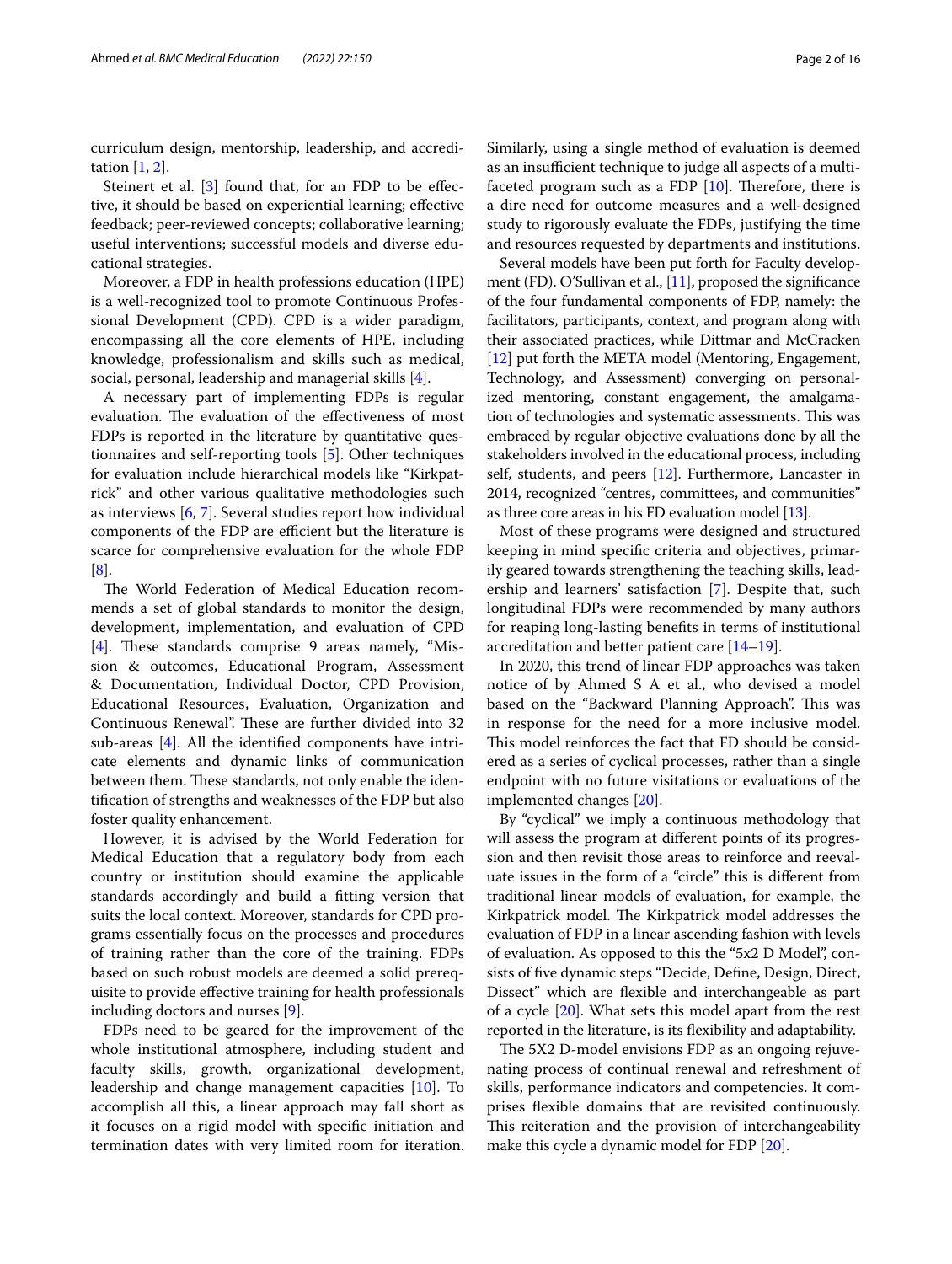With the development of the '5x2 D Model', it was necessary to create an evaluation tool suitable for FDP that utilize this model. This is done offering the additional beneft of creating an evaluation tool that is both objective and inclusive of all the domains of the FDP as a whole rather than its individual aspects.

Evaluation of such a holistic longitudinal FDP model needs to be rooted in rigorous methodology and must ensure achievement of the internationally recognized quality standards. Therefore, the purpose of our study is to develop, and face validate an evaluation guide for Health professions schools to use for assessing the progress of the longitudinal FDPs based on the "5X2 D-model."

## **Methodology**

The Authors followed a deductive qualitative grounded theory approach aiming at generating descriptors for the evaluation of FDPs. This work utilized a qualitative multistage approach starting with the generation of the evaluation questions, Delphi technique and an expert consensus session followed by focus groups discussions (FGD), as outlined below:

## **Step 1: generation of evaluation questions**

Researchers generated the evaluation questions by reviewing the preceding similar appraisal work in the literature and adopting the  $5 \times 2$  D Model (Fig. [1](#page-2-0)) [[20](#page-14-15)] to analyze the data thematically to identify the proper evaluation questions for the FDP. This was done by the authors and the saturation was confrmed in a series of two virtual meetings, each lasting for 2 h.

## **Step2: Delphi technique**

To reach the consensus of the experts on the developed evaluation questions for the FDP, authors developed a survey and pilot-tested it on a group of five respondents.

Delphi approach was deployed over two- online rounds, conducted from May 2021 to June 2021. The Delphi panel consisted of 20 medical educators, purposefully chosen based on their experience in the domain of FD and managing quality standards. Nineteen educators participated in round one and eighteen educators participated in round two.

A consensus threshold of 100% was chosen as the cutof for continuation, i.e., if 100% of the evaluation questions reached consensus by round 2, the study would be considered complete. This decision was based on a common observation of Delphi studies [[21,](#page-14-16) [22\]](#page-14-17).

## **Consensus rules**

Pre-determined consensus rules were used by the authors to guide decision-making regarding when the evaluation question was to be accepted or excluded. These rules were referenced in rounds 1 and 2. These rules were as follows:

<span id="page-2-0"></span>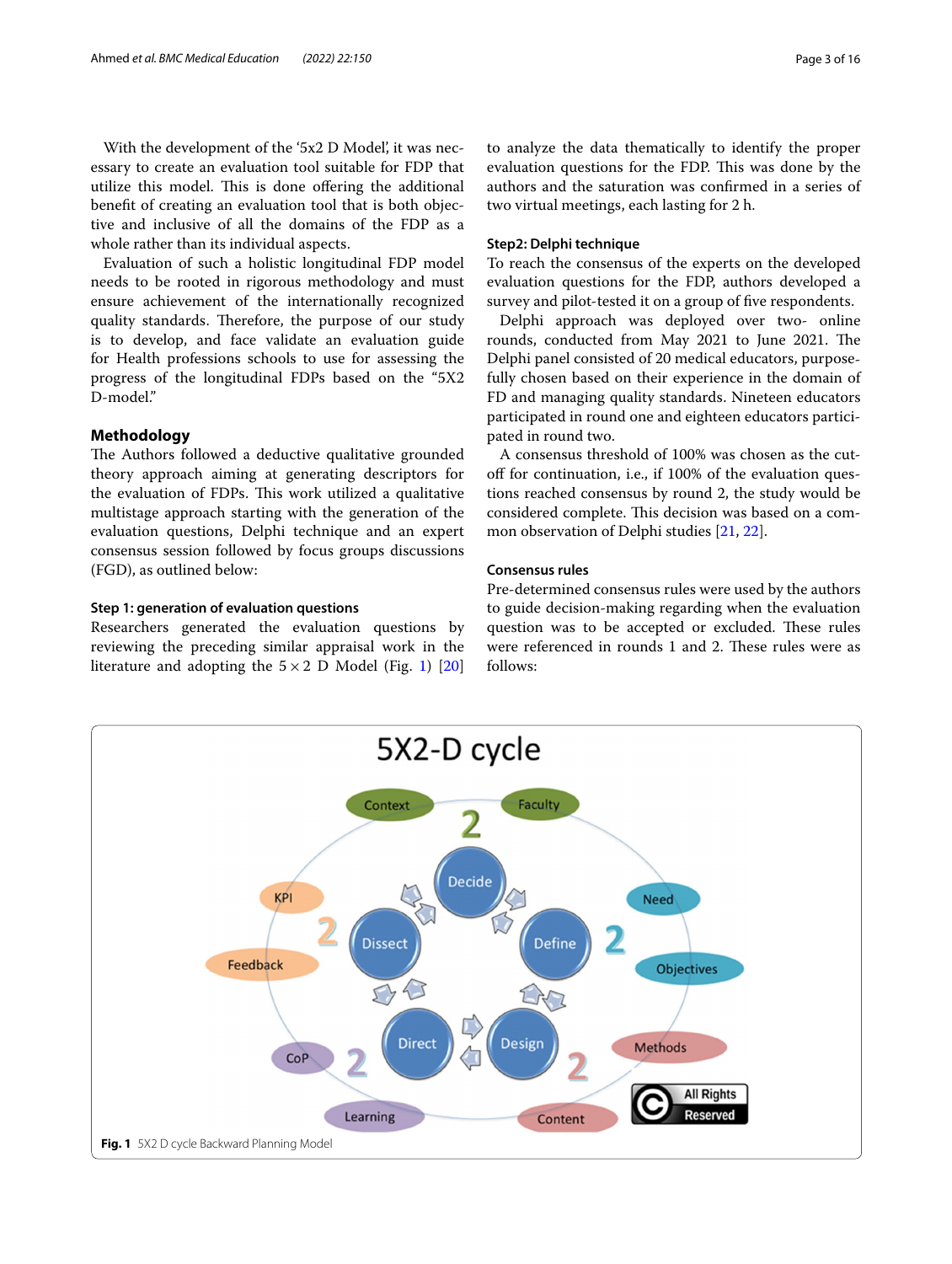- Consensus: Mean/average score is  $\geq$ 4 on the 5-Point Likert Scale. Or percentage more than 75%.
- Non-consensus: Mean/average score is <4 on the 5-Point Likert Scale.

The Experts were anonymous to each other throughout the study. The Delphi study was not completely anonymous as the authors are aware of experts' identities. Each participant was assigned an alphanumeric identifer that was attached to their contributions.

Rounds 1 and 2 involved ranking the questions on a 5-point Likert scale. This allowed the experts to roughly decide the level of agreement on each question.

Round 1 survey consisted of 59 evaluation questions categorized in 11 domains. It was distributed via personal emails. Experts were asked to rank their level of agreement with each statement on the 5-Point Likert Scale. There was an option for the experts to provide written comments for each question, suggest modifcations, and/or offer justification for their ranking scores. If comments were provided, keywords and ideas were extracted. The comments were critically evaluated to determine if and what revisions were indicated. Not all respondents provided comments to support their scoring decision. According to the experts' comments, seven domains did not reach a consensus. Therefore round 2 surveys consisted of 36 questions categorized in 7 domains. Finally, 56 evaluation questions were included in the FGD.

The authors analyzed the responses and extracted the recommendations from the participants' responses. Then they devised a list of adaptations, which were approved subsequently by all the authors. A second set of evaluation questions were generated based on a second consensus meeting done by the researchers (SA, AK, NN).

#### **Step 3: virtual focus group discussions**

Two virtual FGDs were conducted with medical educators who were formally invited based on convenience non-probability sampling method.

## **First virtual FGD**

A total of 30 members participated. They varied in gender, specialty, academic rank, and afliation. Precautions were taken to guarantee both the anonymity of the participants and the confdentiality of their contributions to the discussions (e.g., their identities were concealed during data analysis).

Participants were divided in to five groups, with one of the authors moderating the session. The FGD lasted for 90-min, during which each moderator used a

question guide aiming at exploring participants' views on indicators for the already developed evaluation questions.

## **Second virtual FGD**

The methodology followed in second FGD was very much similar to the frst FGD. However, the purpose of second FGD was to elicit the views of the participants regarding the data sources for the previously agreed upon indicators based on their personal experience in FDP, This was done in order to ascertain data relating to what is currently being used in the real practice.

The questions in the focus group guide covered five major themes concerning FDP based on the  $5 \times 2$  D model: Decide (context and selection of trainees), Defne (needs assessment and objectives), Design (materials and methods), Direct (communities of practice (CoP) and learning) and Dissect (key performance indicators (KPIs) and feedback).

The kickoff of the FGD was in the form of leading sentences and questions that are summarized in Textbox [1.](#page-13-0)

## **Results**

#### **Delphi results**

The experts proposed a total of 42 modifications to the original 11 domains, ranging from 1 to 5 modifcations per domain. Some of the modifcations consisted of minor wording changes (i.e., "mechanism" instead of "structure" in domain G) while other suggestions were more extensive (i.e., merge / discard / add more details to enhance comprehension). Round 1 of the Delphi process began with 11 domains (59 questions). The 19 experts accepted 4 of the proposed domains, modifed the remaining 7 domains. Overall, the experts directed most suggestions to domain B and G (9 modifcations), with the fewest suggestions made to domain E (3 modifcations). Some domains received no comments and reached consensus at round 1. Therefore, they were not included in Delphi round 2. The 2nd round included 7 domains (36 questions). Eighteen experts responded to our invitation and agreed to participate in round 2. All domains reached a consensus by the end of round 2 as shown in Table [1](#page-4-0). In summary, the consensus in round 1 was 88.3% while all the questions reached 100% consensus by the end of round 2 (Table [1](#page-4-0)).

## **FGD results**

The final version of the evaluation questions after Delphi round 2 (56 questions) were used for discussion and generation of the indicators and data sources as shown in (Table [2\)](#page-7-0).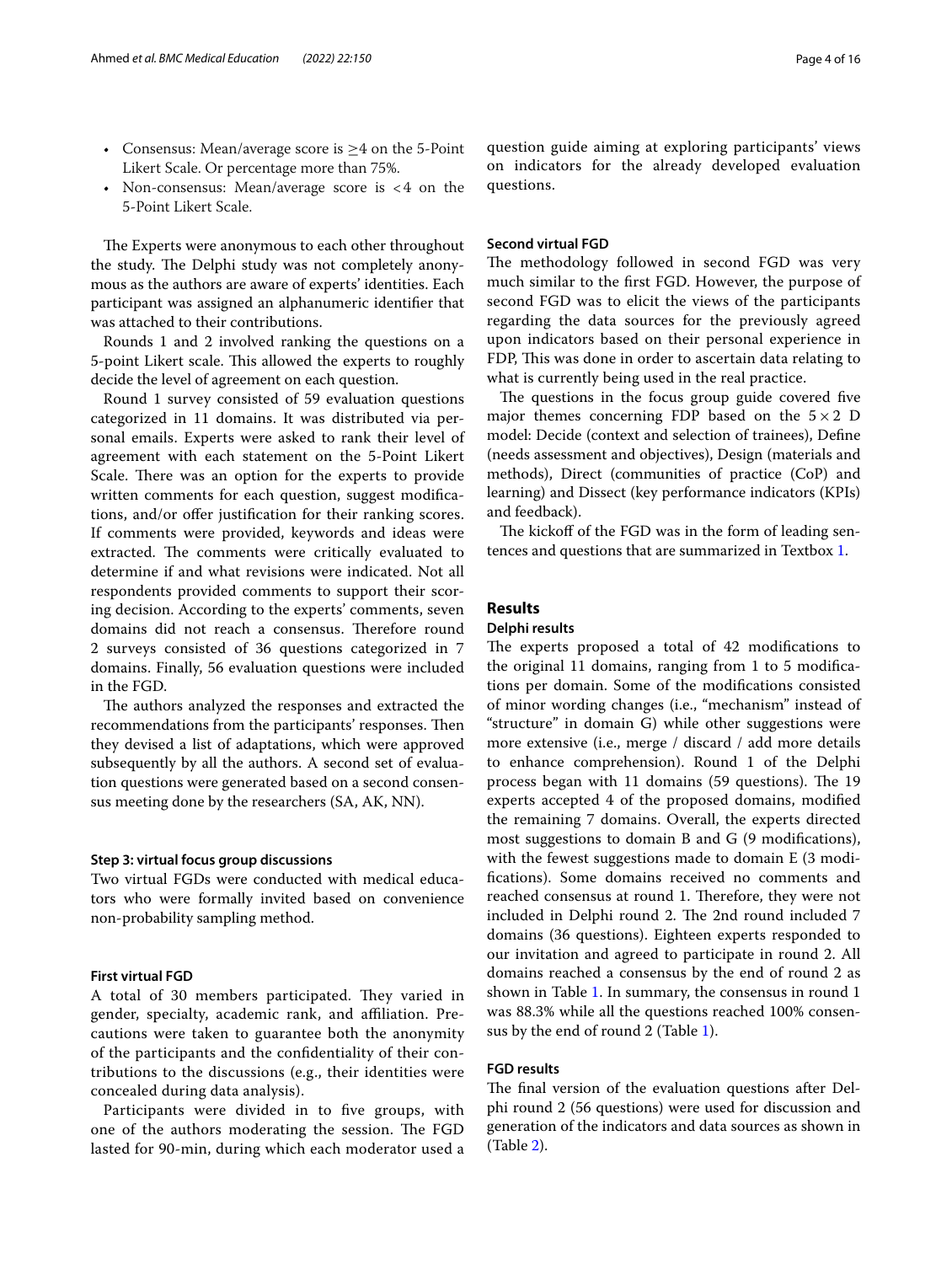## <span id="page-4-0"></span>**Table 1** Delphi Scores in Round 1 and 2

|                                                                                                                                                        | Round 1 Delphi $(n = 19)$                             |     |                                    | Round 2 Delphi<br>$(n=18)$                     |     |                                    |
|--------------------------------------------------------------------------------------------------------------------------------------------------------|-------------------------------------------------------|-----|------------------------------------|------------------------------------------------|-----|------------------------------------|
| <b>Ouestions</b>                                                                                                                                       | <b>Number of experts</b><br>agreed on the<br>question |     | Mean Percentage<br>of<br>consensus | Number of<br>experts agreed<br>on the question |     | Mean Percentage<br>of<br>consensus |
| Domain A                                                                                                                                               |                                                       |     |                                    |                                                |     |                                    |
| A1- Has the context of the training been well defined? a                                                                                               | 17                                                    | 4.4 | 89.5                               | 17                                             | 4.6 | 94.5                               |
| A2- Is it mentioned in the faculty development program<br>description? <sup>b</sup>                                                                    | 14                                                    | 4   | 73.7                               | 16                                             | 4.2 | 88.8                               |
| A3-Does the context identify the potential target audi-<br>ence? <sup>a</sup>                                                                          | 17                                                    | 4.3 | 89.5                               | 16                                             | 4.6 | 89.8                               |
| A4-Does the context identify the specific need or situation<br>necessitating the training? a                                                           | -17                                                   | 4.3 | 89.4                               | 17                                             | 4.7 | 94.5                               |
| A5-Does the context identify the physical attributes to the<br>needed training? b                                                                      | 15                                                    | 4   | 79                                 | 16                                             | 4.4 | 88.9                               |
| A6-Is the program aligned with emerging trends in faculty<br>development like blended learning, online learning,<br>competency-based education etc.? a | - 17                                                  | 4.5 | 89.5                               | 18                                             | 4.7 | 100                                |
| Domain B                                                                                                                                               |                                                       |     |                                    |                                                |     |                                    |
| B1-Are the faculty selected for the program identified? a                                                                                              | 16                                                    | 4.4 | 84.2                               | 15                                             | 4.2 | 83.3                               |
| B2-Are the faculty selected for the program stratified<br>according to their knowledge? a                                                              | 14                                                    | 3.9 | 73.6                               | 15                                             | 4.2 | 83.3                               |
| B3-Are the faculty selected for the program stratified<br>according to interest? a                                                                     | 14                                                    | 3.9 | 73.7                               | 14                                             | 4.1 | 77.7                               |
| B4-Are the faculty selected for the program homogenous<br>in terms of knowledge and interest? b                                                        | 10                                                    | 4   | 52.6                               | 16                                             | 4.1 | 88.7                               |
| B5- Is there a degree of heterogeneity employed in the<br>selection of the trainees? d                                                                 |                                                       |     |                                    | 16                                             | 4.1 | 88.7                               |
| Domain C                                                                                                                                               |                                                       |     |                                    |                                                |     |                                    |
| C1-Have the trainee needs been studied? a                                                                                                              | 17                                                    | 4.5 | 89.5                               | 17                                             | 4.5 | 94.5                               |
| C2-Have the identified needs been prioritized? b                                                                                                       | 16                                                    | 4.3 | 84.2                               | 17                                             | 4.5 | 94.5                               |
| C3- Have the needs been reflected on the content or<br>methods of training? b                                                                          | 16                                                    | 4.5 | 84.2                               | 17                                             | 4.5 | 94.5                               |
| C4- Have the institutional needs been studied? b                                                                                                       | 16                                                    | 4.3 | 84.2                               | 18                                             | 4.6 | 100                                |
| C5- Have the identified needs been prioritized? e                                                                                                      | 16                                                    | 4.3 | 84.3                               |                                                |     |                                    |
| C6-Have the needs been reflected on the content or<br>methods of training? <sup>e</sup>                                                                | 16                                                    | 4.4 | 84.2                               |                                                |     |                                    |
| Domain D                                                                                                                                               |                                                       |     |                                    |                                                |     |                                    |
| D1-Are there defined objectives for the training? a                                                                                                    | 16                                                    | 4.5 | 84.2                               | 18                                             | 4.8 | 100                                |
| D2-Are the objectives SMART? a                                                                                                                         | 16                                                    | 4.3 | 84.2                               | 18                                             | 4.8 | 100                                |
| D3-Are the objectives aligned with any of the identified<br>needs? <sup>a</sup>                                                                        | 15                                                    | 4.3 | 79                                 | 18                                             | 4.8 | 100                                |
| D4- Are there objectives that deal with trainee soft skills? <sup>c</sup>                                                                              |                                                       |     |                                    | 15                                             | 4.4 | 83.3                               |
| Domain E                                                                                                                                               |                                                       |     |                                    |                                                |     |                                    |
| E1-Are there materials for the training? a                                                                                                             | 15                                                    | 4.2 | 79                                 | 18                                             | 4.6 | 100                                |
| F2-Are the materials authentic? <sup>a</sup>                                                                                                           | 15                                                    | 4.1 | 78.9                               | 17                                             | 4.5 | 94.4                               |
| E3-Are the materials in proper format? a                                                                                                               | 15                                                    | 4.1 | 79                                 | 18                                             | 4.5 | 100                                |
| E4-Are the materials adequate for the training content? a                                                                                              | 16                                                    | 4.2 | 84.2                               | 18                                             | 4.7 | 100                                |
| Domain F                                                                                                                                               |                                                       |     |                                    |                                                |     |                                    |
| F1-Are the instruction methods planned? a                                                                                                              | 16                                                    | 4.3 | 84.2                               | 18                                             | 4.6 | 100                                |
| F2-Are there proper guides for instruction? a                                                                                                          | 17                                                    | 4.5 | 89.5                               | 18                                             | 4.7 | 100                                |
| F3-Are they suitable for the content/objectives? <sup>c</sup>                                                                                          | 17                                                    | 4.5 | 89.5                               | 18                                             | 4.6 | 100                                |
| F4-Are they suitable for the trainees? <sup>c</sup>                                                                                                    | 16                                                    | 4.1 | 84.2                               | 18                                             | 4.5 | 100                                |
| F5-Are they innovative? <sup>a</sup>                                                                                                                   | 14                                                    | 3.9 | 73.6                               | 16                                             | 4.6 | 88.9                               |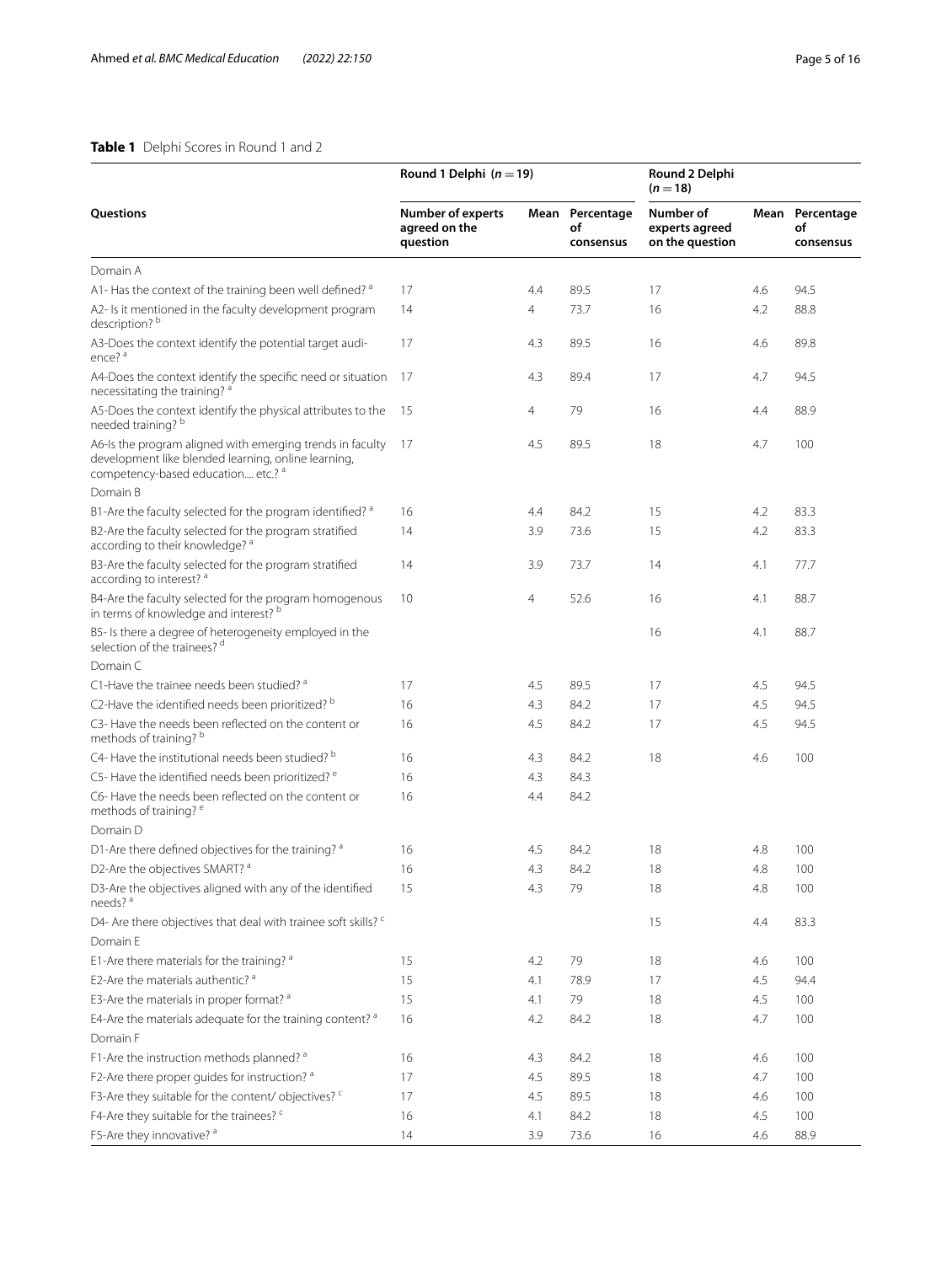# **Table 1** (continued)

|                                                                                                                                                                                         | Round 1 Delphi $(n = 19)$                             |                |                                    | Round 2 Delphi<br>$(n=18)$                                 |     |                                    |
|-----------------------------------------------------------------------------------------------------------------------------------------------------------------------------------------|-------------------------------------------------------|----------------|------------------------------------|------------------------------------------------------------|-----|------------------------------------|
| Questions                                                                                                                                                                               | <b>Number of experts</b><br>agreed on the<br>question |                | Mean Percentage<br>of<br>consensus | Number of<br>experts agreed<br>on the question             |     | Mean Percentage<br>of<br>consensus |
| F6-Are they feasible? <sup>c</sup>                                                                                                                                                      | 17                                                    | 4.5            | 89.5                               | 18                                                         | 4.7 | 100                                |
| F7-Is the program longitudinal? a                                                                                                                                                       | 15                                                    | $\overline{4}$ | 78.9                               | 15                                                         | 4.4 | 83.4                               |
| Domain G                                                                                                                                                                                |                                                       |                |                                    |                                                            |     |                                    |
| G1-Is there a proper structure to enable follow up of the<br>learning? $c$                                                                                                              | 15                                                    | 3.9            | 78.9                               | 16                                                         | 4.4 | 88.9                               |
| G2-Is this structure adequate to the objectives? <sup>c</sup>                                                                                                                           | 14                                                    | 4.1            | 73.6                               | 17                                                         | 4.4 | 94.4                               |
| G3-Is this structure known to everyone in the program<br>(management, faculty, learners, administration)? <sup>c</sup>                                                                  | 16                                                    | 4.1            | 84.2                               | 17                                                         | 4.7 | 94.4                               |
| G4-Are there proper follow up tools for the learning? <sup>e</sup>                                                                                                                      | 14                                                    | 3.9            | 73.7                               |                                                            |     |                                    |
| G5-Have the program ILOs been reached? a                                                                                                                                                | 16                                                    | 4.4            | 84.2                               | 18                                                         | 4.7 | 100                                |
| G6-Is there a method to assess the ILOs? a                                                                                                                                              | 16                                                    | 4.4            | 84.2                               | 18                                                         | 4.7 | 100                                |
| G7-Is there a methodology to deal with the non-attaining<br>learners? <sup>b</sup>                                                                                                      | 15                                                    | 3.9            | 78.9                               | 15                                                         | 4.3 | 83.3                               |
| Domain H                                                                                                                                                                                |                                                       |                |                                    | Domains H, I, J & K were not included in<br>Delphi round 2 |     |                                    |
| H1-Is there a platform to allow for building the commu-<br>nity?                                                                                                                        | 17                                                    | 4.3            | 89.5                               |                                                            |     |                                    |
| H2-Is there time allocated in the program to allow for<br>building the community?                                                                                                       | 16                                                    | 4.1            | 84.2                               |                                                            |     |                                    |
| H3-Are there designated activities to allow for building the<br>community?                                                                                                              | 16                                                    | 4.3            | 84.2                               |                                                            |     |                                    |
| H4-Do trainees have enough knowledge of other trainees?                                                                                                                                 | 16                                                    | 4.1            | 84.2                               |                                                            |     |                                    |
| H5-Are there collaborative efforts between trainees?                                                                                                                                    | 17                                                    | 4.4            | 89.5                               |                                                            |     |                                    |
| H6-Are there enough collaborative project outcomes with<br>trainees as project members (publications, conferences,<br>workshopsetc.)                                                    | 16                                                    | 4              | 84.2                               |                                                            |     |                                    |
| Domain I                                                                                                                                                                                |                                                       |                |                                    |                                                            |     |                                    |
| I1- Has the program achieved growth over the years?<br>(Number of attendees, learner satisfaction, learner attain-<br>ment, measurable impact on teaching/learning/assess-<br>mentetc.) | 16                                                    | 4.4            | 84.2                               |                                                            |     |                                    |
| 12- Are there established methods to measure the KPIs?                                                                                                                                  | 15                                                    | 4.2            | 79                                 |                                                            |     |                                    |
| I3- Is there a dedicated team for measuring the KPIs?                                                                                                                                   | 15                                                    | 4.3            | 79                                 |                                                            |     |                                    |
| I4- Is there enough data collected?                                                                                                                                                     | 15                                                    | 4.2            | 78.9                               |                                                            |     |                                    |
| 15- Is the data properly analyzed?                                                                                                                                                      | 15                                                    | 4.1            | 79                                 |                                                            |     |                                    |
| I6- Is the information deduced from the data properly<br>reported/discussed?                                                                                                            | 15                                                    | 4.3            | 79                                 |                                                            |     |                                    |
| 17-Are there corrective actions taken based on the informa-15<br>tion deduced?                                                                                                          |                                                       | 4.2            | 79                                 |                                                            |     |                                    |
| Domain J                                                                                                                                                                                |                                                       |                |                                    |                                                            |     |                                    |
| J1- Has the feedback improved over the years? (Student<br>satisfaction/faculty satisfaction/student attainment)                                                                         | 15                                                    | 4.2            | 78.9                               |                                                            |     |                                    |
| J2- Are there established methods to measure the learner<br>and trainer feedback?                                                                                                       | 15                                                    | 4.3            | 79                                 |                                                            |     |                                    |
| J3- Is there a dedicated team for measuring the learner and 16<br>trainer feedback?                                                                                                     |                                                       | 4.4            | 84.2                               |                                                            |     |                                    |
| J4- Is there enough data collected?                                                                                                                                                     | 15                                                    | 4.1            | 78.9                               |                                                            |     |                                    |
| J5- Is the data properly analyzed?                                                                                                                                                      | 16                                                    | 4.3            | 84.2                               |                                                            |     |                                    |
| J6- Is the information deduced from the data properly<br>reported/discussed?                                                                                                            | 16                                                    | 4.2            | 84.2                               |                                                            |     |                                    |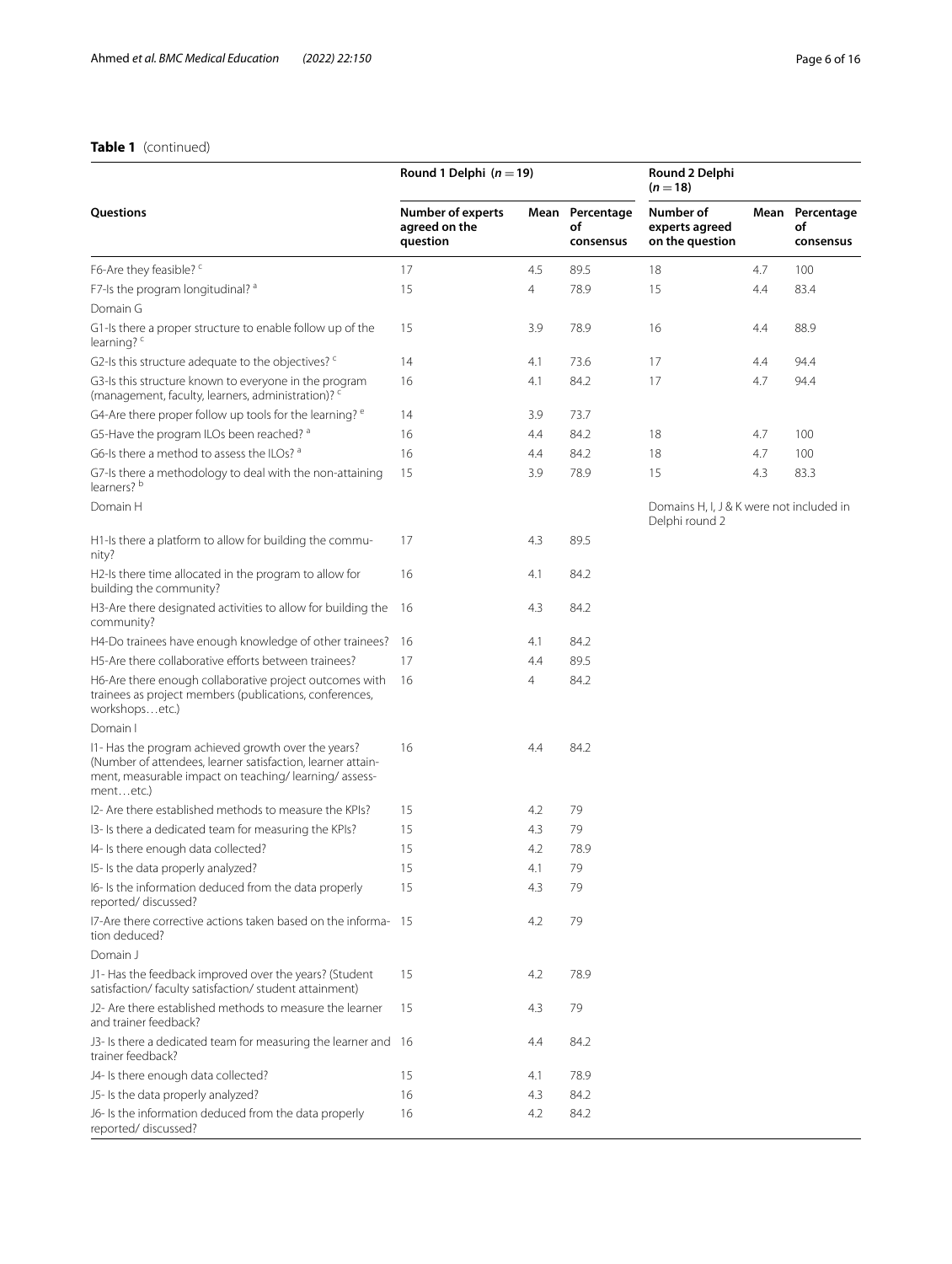## **Table 1** (continued)

|                                                                                                                                                      | Round 1 Delphi $(n=19)$                        |      |                               | Round 2 Delphi<br>$(n=18)$                     |      |                               |
|------------------------------------------------------------------------------------------------------------------------------------------------------|------------------------------------------------|------|-------------------------------|------------------------------------------------|------|-------------------------------|
| <b>Ouestions</b>                                                                                                                                     | Number of experts<br>agreed on the<br>question | Mean | Percentage<br>оf<br>consensus | Number of<br>experts agreed<br>on the question | Mean | Percentage<br>οf<br>consensus |
| 17- Are there corrective actions taken based on the infor-<br>mation deduced?                                                                        | 16                                             | 4.3  | 84.2                          |                                                |      |                               |
| Domain K                                                                                                                                             |                                                |      |                               |                                                |      |                               |
| K1- Are there decisions and or practices signifying non-<br>linear training plan methods? E.g. Revising content while<br>directing the learning etc. | 15                                             | 4    | 79                            |                                                |      |                               |
| <sup>a</sup> Same in Round 1 and 2                                                                                                                   |                                                |      |                               |                                                |      |                               |

<sup>b</sup> Reformulated after Delphi round 1

<sup>c</sup> Reformulated/wording

<sup>d</sup> Newly added in Delphi Round two

e Discard

## **Discussion**

The main focus of this work was to develop a guide for evaluating longitudinal faculty development programs. In order to do that, expert opinions were taken into account. The reliance on expert consensus was previously used by Minas and Jorm and Kern [[23,](#page-14-18) [24](#page-14-19)].

Recent trends in training of proficient educators in HPE for their newer roles and responsibilities demand a shift to longitudinal FDPs (LFDPs) [\[14](#page-14-13), [25,](#page-14-20) [26\]](#page-14-21). LFDPs developed based on robust models are shown to steadily establish and strengthen the desired competencies of the participants [\[27](#page-14-22)].

Even though several linear models were proposed in the past  $[11-13, 28-33]$  $[11-13, 28-33]$  $[11-13, 28-33]$  $[11-13, 28-33]$  $[11-13, 28-33]$ , there was an explicit need for a fexible cyclical model that is more appropriate for LFDPs [[9,](#page-14-8) [20](#page-14-15), [34\]](#page-15-1).

To achieve this objective, multi-level analysis, a widely used scientific method was employed  $[35-37]$  $[35-37]$  $[35-37]$ . This qualitative method was built upon the input from individuals with vast experience in planning and implementation of FDPs, engrained on a series of trials and errors encountered in the past [\[23](#page-14-18), [24\]](#page-14-19).

## **Community of Practice (CoP)**

In this study, there is an inclination to identify indicators to test the continuity of the community practice. There is a multitude of facets used starting from the availability of information to the methods and platforms for communication to the impact of product development because of ongoing collaborations. The use of similar indicators to evaluate the development and sustainability of CoP was described before in previous work [[38](#page-15-4), [39](#page-15-5)].

Evaluating the CoP practice requires a longitudinal approach that allows for visiting and revisiting preset indicators  $[40]$  $[40]$ . This requires a communication strategy with alumni communities and a methodology to keep them engaged throughout the testing period.

CoP develop over fve stages according to Etienne and Beverly Wenger-Trayner, 2015 [[41\]](#page-15-7).

Each of these stages requires an evaluation strategy and a set of indicators to identify the success of the process [[38,](#page-15-4) [39](#page-15-5)]. In this study, indicators are stratifed across all the fve stages of CoP.

## **Data collection methods**

In this study there are three sets of data collection methods for evaluation; 1) observation, 2) interviews, surveys or focus groups and fnally 3) document or media review. According to Peersman, G. (2014), data collection tools are either those collected by direct observations, those reported by stakeholders either through interviews, surveys or focus groups and those extracted from evidence which might be documents or media analysis. This is in concordance with our proposed data sources [\[42](#page-15-8)].

## **Selection of faculty**

Selection of the faculty for the training program received a semi-consensus with a tendency to identify indicators to test the homogeneity in terms of knowledge and interest among the faculty recruited for the program. Efective training design reduces the evaluation and categorization efort for the participants by building on pre-existing sector knowledge and expertise  $[43]$  $[43]$ . Therefore, many programs have a few salient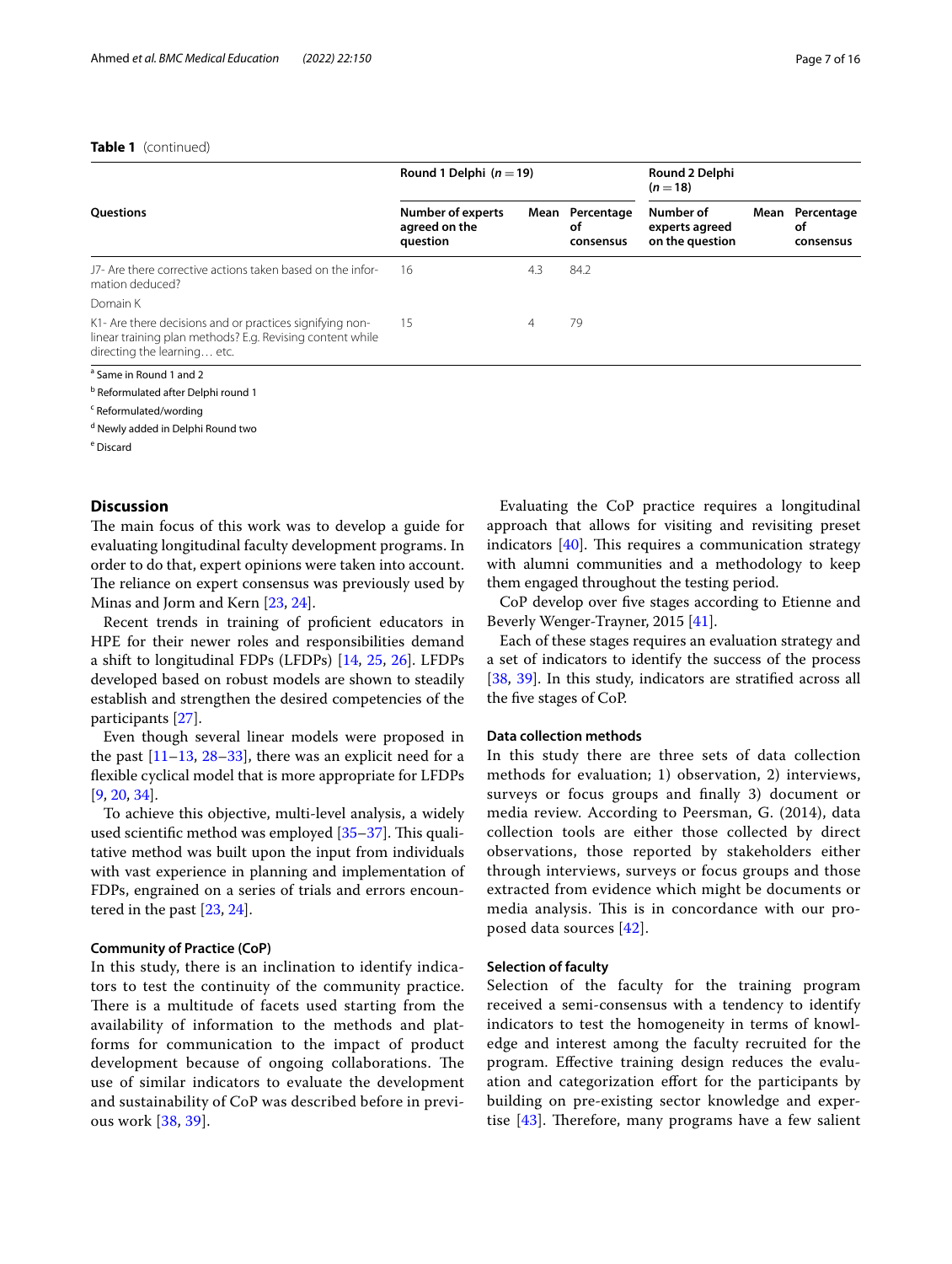<span id="page-7-0"></span>

| Table 2 Evaluation guide for faculty development pr                                                    | ogram in educational effectiveness                                                                                                                                                                                                                                                                                                                                             |                                                                                                                                                                                                                                                                                                                                                                                                            |                                                                                           |
|--------------------------------------------------------------------------------------------------------|--------------------------------------------------------------------------------------------------------------------------------------------------------------------------------------------------------------------------------------------------------------------------------------------------------------------------------------------------------------------------------|------------------------------------------------------------------------------------------------------------------------------------------------------------------------------------------------------------------------------------------------------------------------------------------------------------------------------------------------------------------------------------------------------------|-------------------------------------------------------------------------------------------|
| Evaluation question                                                                                    | Indicators                                                                                                                                                                                                                                                                                                                                                                     | Data Sources                                                                                                                                                                                                                                                                                                                                                                                               | Data Collection Method                                                                    |
| Domain A: Context                                                                                      |                                                                                                                                                                                                                                                                                                                                                                                |                                                                                                                                                                                                                                                                                                                                                                                                            |                                                                                           |
| A1- Has the context of the training been well defined?                                                 | . Provide a description of the training context in<br>/or online format<br>printed and                                                                                                                                                                                                                                                                                         | · Program specification/ Faculty guide/ Brochures<br>Surveys/Website                                                                                                                                                                                                                                                                                                                                       | · Document review<br>· Website Review                                                     |
| 42- Is the context described in the faculty develop-<br>ment program description?                      | orientation of the program context to the<br>Provide an<br>trainees                                                                                                                                                                                                                                                                                                            | · Faculty guide/ Brochures/ Program specification/                                                                                                                                                                                                                                                                                                                                                         | · Survey Review                                                                           |
| A3-Does the context identify the potential target<br>audience?                                         | . There is a description of the intended target audience<br>. The context is specifically designed with the target<br>. Percentage of trainees that see that the program<br>in the program specifications.<br>meets their needs.<br>audience in mind.                                                                                                                          | . The FDP mission and vision and objective statements<br>· Preamble of the course/ Program specs/ Brochures/<br>Faculty guide                                                                                                                                                                                                                                                                              |                                                                                           |
| A4-Does the context identify the specific need or situa-<br>tion necessitating the training?           | . There is a description of the specific need or situation<br>in the program specifications                                                                                                                                                                                                                                                                                    | • Survey for a needs assessment.                                                                                                                                                                                                                                                                                                                                                                           |                                                                                           |
| A5-Does the context identify the place and time?                                                       | - Description of the place and the program's timeframe<br>in the program specification                                                                                                                                                                                                                                                                                         | · Preamble of the course/ Program specs/ Brochures/<br>Faculty guide                                                                                                                                                                                                                                                                                                                                       |                                                                                           |
| Domain B: Faculty                                                                                      |                                                                                                                                                                                                                                                                                                                                                                                |                                                                                                                                                                                                                                                                                                                                                                                                            |                                                                                           |
| B1-Are the faculty selected for the program identified?                                                | · Presence of admission criteria with a clear description<br>of the target audience                                                                                                                                                                                                                                                                                            | · Program specifications                                                                                                                                                                                                                                                                                                                                                                                   | · Document review<br>· Surveys                                                            |
| 32-Are the faculty selected for the program stratified<br>according to their knowledge?                | · Presence of training program pre-requisite                                                                                                                                                                                                                                                                                                                                   | Faculty guide/Brochures                                                                                                                                                                                                                                                                                                                                                                                    |                                                                                           |
| B3-Are the faculty selected for the program stratified<br>according to interest?                       | Survey the trainees and trainers' interests upon admis-<br>sion/registration.                                                                                                                                                                                                                                                                                                  | . Compare group allocation form with the registration<br>forms                                                                                                                                                                                                                                                                                                                                             |                                                                                           |
| B4- Is the selection of the trainees for the program<br>homogenous in terms of knowledge and interest? | · Review attendance sheets (Registered Vs attended)                                                                                                                                                                                                                                                                                                                            | Compare the attendance list and registration form                                                                                                                                                                                                                                                                                                                                                          |                                                                                           |
| B5-Is there a degree of heterogeneity employed in the<br>selection of the trainees?                    | · Presence of training program pre-requisites indicating<br>a wide range of variables (sex, race, country, specialty.)                                                                                                                                                                                                                                                         | · Program Specifications                                                                                                                                                                                                                                                                                                                                                                                   |                                                                                           |
| Domain C: Needs                                                                                        |                                                                                                                                                                                                                                                                                                                                                                                |                                                                                                                                                                                                                                                                                                                                                                                                            |                                                                                           |
| C1-Have the trainee needs been studied?                                                                | Trainees' knowledge gaps and training requirements<br>· Percentage of trainees mentioning this topic in their<br>• Percentage of trainees expressing willingness to<br>attend FDP in the 'identified topic.'<br>were identified as per the literature review.<br>Personal development plan                                                                                     | Faculty members personal development plans<br>- Documentation of faculty needs assessment.<br>· Relevant literature articles<br>· questionnaire                                                                                                                                                                                                                                                            | . FGD / Interview with trainees<br>. Review of media files<br>Document review<br>· survey |
| C2-Have the institutional needs been studied?                                                          | medical education/quality assurance believe that there<br>is scope for improvement in the 'identified domain' and<br>- Leadership/administrators/curriculum committee /<br>Quality assurance report suggests that this topic<br>A review of the literature reveals that institutions<br>need to train their faculty in the "identified.<br>needs improvement.<br>recommend FDP | - Documentation of relevant literature review/ Soft or<br>administrators/curriculum committee / medical edu-<br>cation/quality assurance/ Documentation of 'learner'<br>- Expressed oral and written opinions of Leadership/<br>· Documentation of institutional needs assessment<br>needs assessment questionnaire.<br>Quality / accreditation report<br>hard copy of relevant journals<br>questionnaire/ |                                                                                           |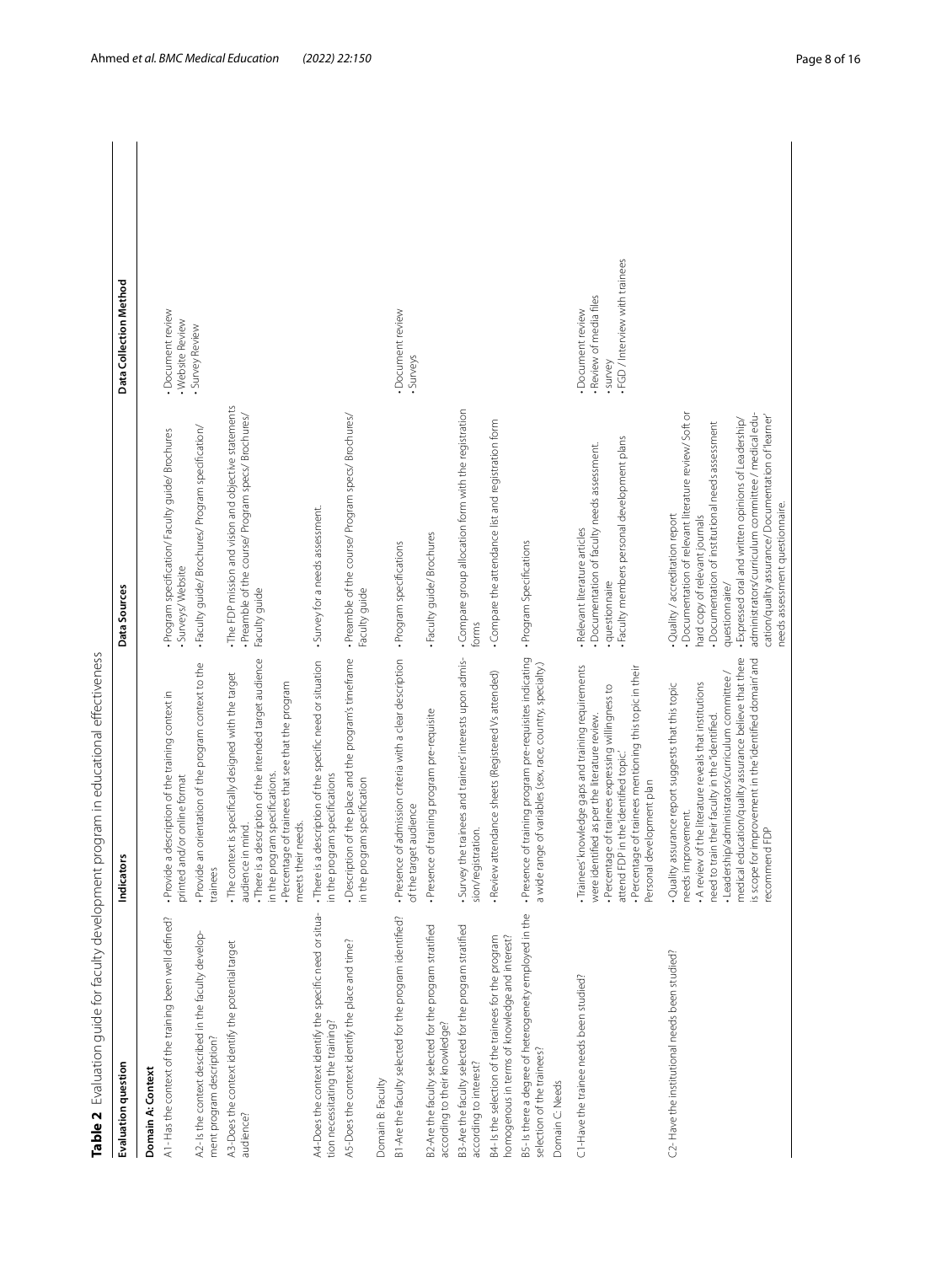| Table 2 (continued)                                                                                                       |                                                                                                                                                                                                                                                                                                                |                                                                                                                                                                                                                                                                                                     |                                                                                                      |
|---------------------------------------------------------------------------------------------------------------------------|----------------------------------------------------------------------------------------------------------------------------------------------------------------------------------------------------------------------------------------------------------------------------------------------------------------|-----------------------------------------------------------------------------------------------------------------------------------------------------------------------------------------------------------------------------------------------------------------------------------------------------|------------------------------------------------------------------------------------------------------|
| Evaluation question                                                                                                       | Indicators                                                                                                                                                                                                                                                                                                     | Data Sources                                                                                                                                                                                                                                                                                        | Data Collection Method                                                                               |
| C3-Have the identified trainee and their institutional<br>needs been prioritized?                                         | believe that these tasks/contents/training in the 'identi-<br>of dissatisfaction from trainees regarding<br>· Percentage of trainees and administrators who<br>fied topic' should be given high priority<br>this identified topic/domain<br>. Percentage                                                       | • Documentation of prioritization' based on the Data<br>· Trainee and administrators' feedback/satisfaction<br>sources of C1 and C2/FDP schedule/ Brochure.<br>questionnaire                                                                                                                        |                                                                                                      |
| needs been reflected on the content and methods of<br>C4-Have the identified trainee and their institutional<br>training? | The proportion of experts who agree that trainee and<br>their institutional needs been reflected on the content<br>tional needs added as contents with appropriate tasks<br>· Percentage of identified trainees and their institu-<br>and methods for training in the FDP schedule.<br>and methods of training | Teaching materials/handout/Recording of FGD with<br>· External reviewer report<br>experts/                                                                                                                                                                                                          |                                                                                                      |
| Domain D: Objectives                                                                                                      |                                                                                                                                                                                                                                                                                                                |                                                                                                                                                                                                                                                                                                     |                                                                                                      |
| D1-Are there defined objectives for the training?                                                                         | . The proportion of experts who agree that objectives<br>- Expected outcomes/contents of the FDP are men-<br>tioned as well-defined objectives.<br>are well defined for the training.                                                                                                                          | · Recording of FGD with experts/ External reviewer<br>· FDP schedule/ Brochure/ Reading materials /<br>Handouts<br>report.                                                                                                                                                                          | (Comparison of FDP schedule, FDP with results of faculty<br>Document review<br>FGD with experts<br>G |
| D2-Are the objectives SMART?                                                                                              | · Percentage of program organizers who agree that the<br>. The proportion of experts who agree that objectives<br>are specific, measurable, achievable, (or agreeable),<br>realistic (or relevant) and time-bound, (or timely)<br>objectives were SMART.                                                       | Handouts/ External reviewer report/ Recording of FGD<br>· FDP schedule/ Brochure/ Reading materials /<br>. Analysis of Feedback questionnaire.<br>with experts                                                                                                                                      | needs assessment/literature review / institutional needs<br>assessment)                              |
| D3-Are the objectives aligned with any of the identi-<br>fied needs?                                                      | of trainees/administrators who agree that<br>. The proportion of experts who agree that trainee and<br>their institutional needs been reflected on the content<br>identified objectives are aligned with either trainee or<br>and methods of training<br>their institutional needs.<br>· Percentage            | · Trainee and administrator questionnaire with analysis<br>Recording of FGD with experts/ Inter-rater analysis of<br>· FDP schedule/ Brochure/ Documentation of faculty<br>Documentation of institutional needs assessment/<br>needs assessment questionnaire with analysis/<br>experts.<br>reports |                                                                                                      |
| D4- Are there objectives that deal with trainee soft<br>skills?                                                           | of identified objectives that are dedicated<br>to soft skills of the trainees (Under regular circum-<br>of adapted objectives that deal with<br>trainee soft skills (Under special circumstances)<br>· Percentage<br>. Percentage<br>stances)                                                                  | . /administration/ FDP schedule with contents/Teach-<br>ing materials / handout / Analysis of Expert opinion<br>. Analysis of survey from trainees / resource faculty                                                                                                                               |                                                                                                      |
| Domain E: Materials                                                                                                       |                                                                                                                                                                                                                                                                                                                |                                                                                                                                                                                                                                                                                                     |                                                                                                      |
| E1-Are there materials for the training?                                                                                  | . There is the availability of pre-reading materials,<br>timetables and schedules are provided                                                                                                                                                                                                                 | · FDP content/ Lesson outlines/ Brochures/ Timetables                                                                                                                                                                                                                                               | · Document review<br>· Interview<br>·Survey                                                          |
| E2-Are the materials authentic?                                                                                           | . Materials are tailored to the institution's and trainees'<br>. Materials are suitable to the context of the institute,<br>country.<br>culture, and<br>demands.                                                                                                                                               | Guidelines of the institute/ Need's assessment report<br>· Literature review (on authentic resource material)/<br>. FDP program content                                                                                                                                                             |                                                                                                      |
| E3-Are the materials in proper format?                                                                                    | . The program is well structured with proper learning<br>objectives and timelines.                                                                                                                                                                                                                             | Guideline from literature review/accreditation bodies<br>- Lesson outlines/ Study guides/ Trainee interviews/                                                                                                                                                                                       |                                                                                                      |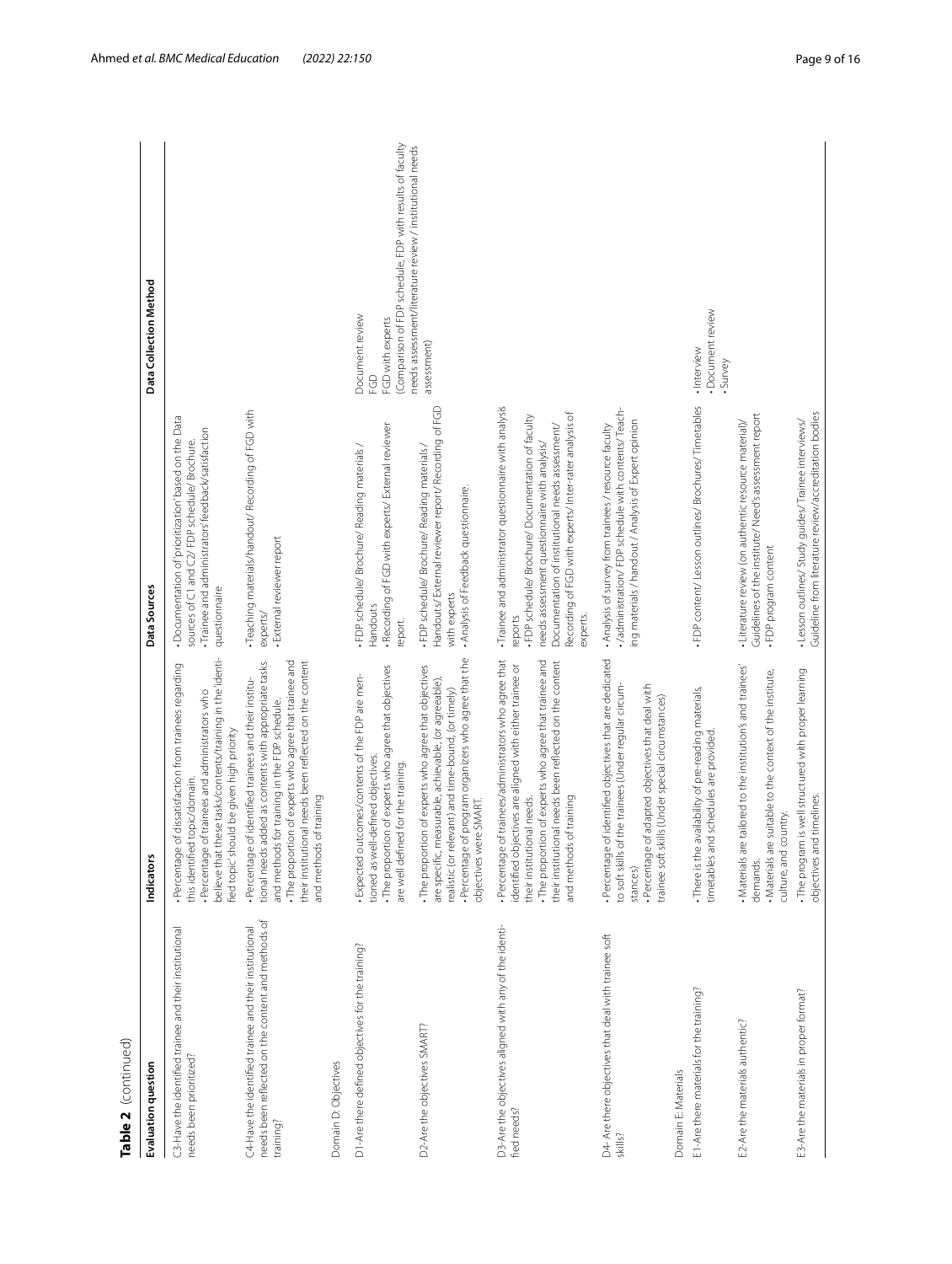| c |
|---|
|   |
|   |
|   |
|   |

| Table 2 (continued)                                                          |                                                                                                                                                                                                                                                  |                                                                                                                                                                                                                                                                                                                                                                                                                                  |                                                                                                                                                                      |  |
|------------------------------------------------------------------------------|--------------------------------------------------------------------------------------------------------------------------------------------------------------------------------------------------------------------------------------------------|----------------------------------------------------------------------------------------------------------------------------------------------------------------------------------------------------------------------------------------------------------------------------------------------------------------------------------------------------------------------------------------------------------------------------------|----------------------------------------------------------------------------------------------------------------------------------------------------------------------|--|
| Evaluation question                                                          | cators<br>İndi                                                                                                                                                                                                                                   | Data Sources                                                                                                                                                                                                                                                                                                                                                                                                                     | Data Collection Method                                                                                                                                               |  |
| E4-Are the materials adequate for the training content?                      | . Materials are found sufficient to cover the domain<br>of FDP e.g., Teaching and learning /Leadership/<br>Workplace-based assessment etc.                                                                                                       | · External reviewer report/ End of program trainee<br>survey/ End of program trainer survey<br>. FGD of facilitators                                                                                                                                                                                                                                                                                                             |                                                                                                                                                                      |  |
| Domain F: Methods                                                            |                                                                                                                                                                                                                                                  |                                                                                                                                                                                                                                                                                                                                                                                                                                  |                                                                                                                                                                      |  |
| F1-Are the instruction methods planned?                                      | · Instruction methods are well described.                                                                                                                                                                                                        | · Lesson plans/ Questionnaires to the trainees/ Peer<br>observation/Trainee interviews<br>. FDP program syllabus                                                                                                                                                                                                                                                                                                                 | · Documents Review<br>. Observation<br>·Survey                                                                                                                       |  |
| F2-Are there proper guides for instruction?                                  | . There is a document guiding students about the<br>outline of the instruction.                                                                                                                                                                  | · Lesson outlines/ Study guides                                                                                                                                                                                                                                                                                                                                                                                                  | · Digital data review<br>· Document review<br>· Interviews                                                                                                           |  |
| F3-Are the instruction methods suitable for the con-<br>tent and objectives? | - There is a variety of instruction material that delivers<br>the content most efficiently in the opinion of experts,<br>trainers and trainees                                                                                                   | · Lesson outlines/ Study guides                                                                                                                                                                                                                                                                                                                                                                                                  |                                                                                                                                                                      |  |
| F4-Are the instruction methods suitable for the<br>trainees?                 | . Percentage of trainees who pass the attainment level<br>. More than 70% of the trainees are satisfied with the<br>instruction methods<br>of the program.                                                                                       | ning of the session and matching with the objectives<br>- (Surveys / Discussions Teaching Learning Conversa-<br>Collection of expectations of the trainee at begin-<br>. A study with constructive alignment in planned,<br>- Student assessment result/assignment results<br>Student end of program reports<br>detailed throughout the session<br>delivered and assessed material.<br>- Student satisfaction surveys.<br>tion). |                                                                                                                                                                      |  |
| F5-Are there innovative instruction methods in the<br>program?               | . Innovative methods such as different approaches like<br>gamification, TBL, role play, Case-based learning etc.<br>are present                                                                                                                  | Comparison study of innovation and previous pro-<br>. FDP brochure/ promotion from the institute /<br>Brainstorming and group discussion<br>· Interview the participants.<br>gram methodology<br>Software used.                                                                                                                                                                                                                  |                                                                                                                                                                      |  |
| F6-Are the instruction methods feasible?                                     | · Percentage of instruction methods reported that are<br>· Instruction methods are found feasible by external<br>performed<br>reviewers.                                                                                                         | - Report of external reviewers/<br>· Trainee and trainer feedback                                                                                                                                                                                                                                                                                                                                                                |                                                                                                                                                                      |  |
| F7-Is the program longitudinal?                                              | . The program runs longitudinally for more than<br>3 months with an opportunity for self-study and<br>structured assignments.                                                                                                                    | · Syllabus/ Faculty guides                                                                                                                                                                                                                                                                                                                                                                                                       |                                                                                                                                                                      |  |
| Domain G: Learning oversight                                                 |                                                                                                                                                                                                                                                  |                                                                                                                                                                                                                                                                                                                                                                                                                                  |                                                                                                                                                                      |  |
| G1-Is there a functional process to enable follow up of<br>the learning?     | . Percentage of the trainees passing the formative<br>· Trainee reflections are collected at fixed intervals<br>-Two-three formative assessment exams are con-<br>. Improvement of the student performance<br>ducted each module.<br>assessment. | . Mentor report and self-assessment report<br>- Records of the training sessions<br>. Pre and post-test results<br>· Reflection reports                                                                                                                                                                                                                                                                                          | . Assessor evaluation checklist<br>· Document review<br>· Statistical analysis<br>• website review<br>· Questionnaire<br>· Focus group<br>. Observation<br>· Surveys |  |

 $\overline{\phantom{a}}$ 

 $\overline{\phantom{a}}$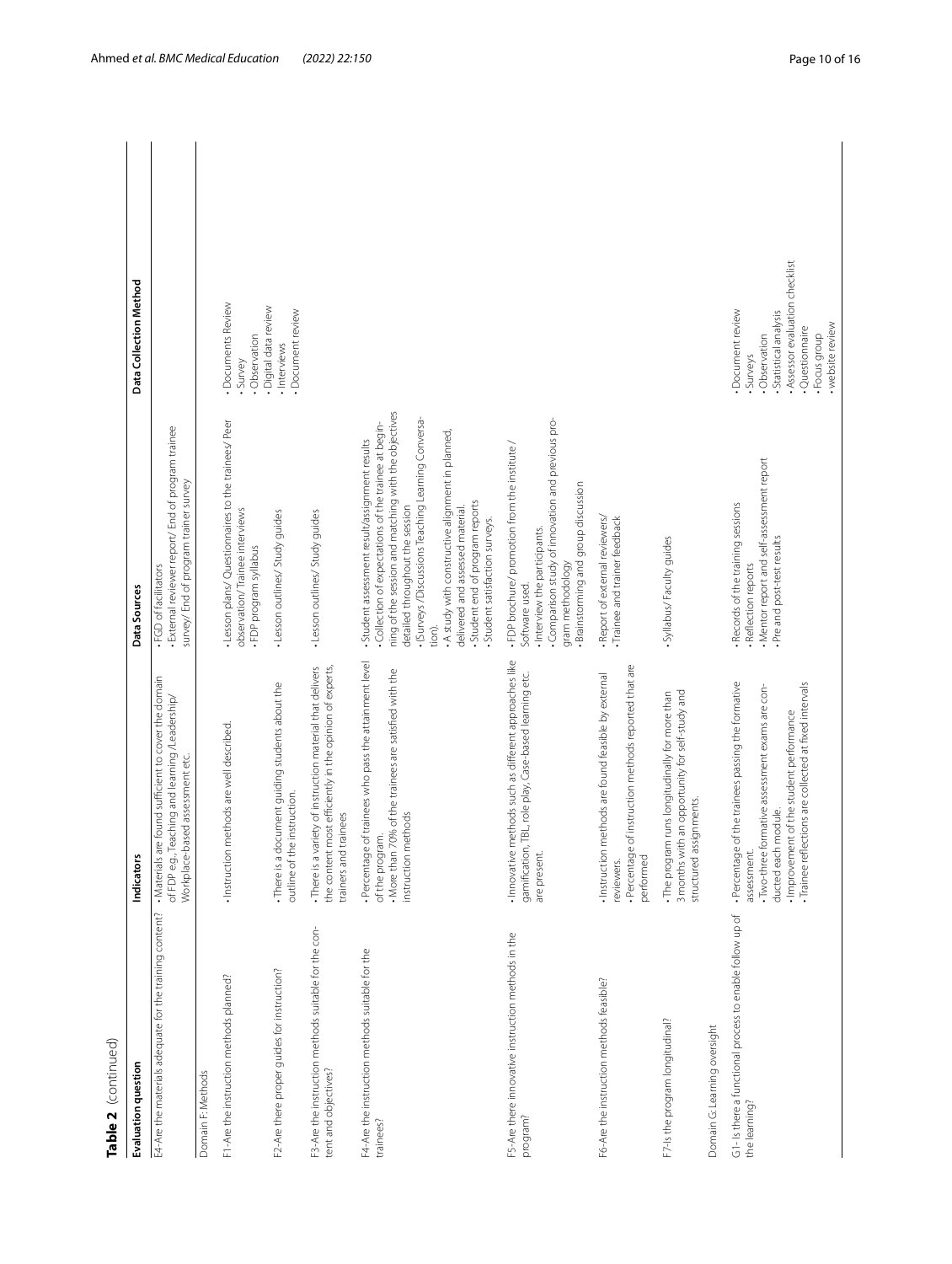| Table 2  (continued)                                                                                        |                                                                                                                                                                                                                                                                                                                                                            |                                                                                                                                                                     |                                                                     |
|-------------------------------------------------------------------------------------------------------------|------------------------------------------------------------------------------------------------------------------------------------------------------------------------------------------------------------------------------------------------------------------------------------------------------------------------------------------------------------|---------------------------------------------------------------------------------------------------------------------------------------------------------------------|---------------------------------------------------------------------|
| Evaluation question                                                                                         | Indicators                                                                                                                                                                                                                                                                                                                                                 | Data Sources                                                                                                                                                        | Data Collection Method                                              |
| G2-Is this mechanism adequate to the objectives?                                                            | of the procedural defects detected by this<br>· Percentage of the non-attaining Trainees diagnosed<br>· Trainees' perception of the concepts indicates that<br>the mechanism is adequate<br>. Percentage<br>mechanism.<br>annually.                                                                                                                        | · Trainees' feedback<br>. Audit report                                                                                                                              |                                                                     |
| gram (management, faculty, learners, administration)?<br>G3-Is this mechanism known to everyone in the pro- | · Percentage of the student accessing the website and<br>· Percentage of students' satisfaction with the mecha-<br>received the announcement and program details.<br>Use of all the available communication channels<br>. Percentage of trainees and administrators who<br>emails, brochures, social media platforms.<br>mechanism<br>knowing the<br>nism. | · Emails, brochures, social media groups<br>· Emails and brochures<br>· Questionnaire results<br>· Website metrics                                                  |                                                                     |
| G4-Are there functional measurement tools to evaluate<br>the learning and skill acquisition?                | . There are differentiating assessment tools to assess<br>learning                                                                                                                                                                                                                                                                                         | - Ensure the validity and reliability (Psychometrics<br>· Multiple assessors (external assessors)<br>. Multiple occasions<br>measures) through:<br>. Multiple tools |                                                                     |
| G5-Have the program ILOs been reached?                                                                      | percentage of students agreeing that the ILOs have<br>success rate in assessments and post-<br>Student satisfaction feedback questionnaires and<br>been achieved.<br>The student<br>tests                                                                                                                                                                  | - Post evaluation quiz Statistical analysis report<br>· Questionnaire results                                                                                       |                                                                     |
| G6-Is there a method to assess the ILOs?                                                                    | There is a program post-test or program evaluation<br>that demonstrates learners' achievement                                                                                                                                                                                                                                                              | . Program Evaluation report<br>. Post-test results                                                                                                                  |                                                                     |
| G7-Is there a methodology to deal with the non-<br>attaining learners?                                      | Frequency of evaluation measures to detect the non-<br>· Percentage of the trainee informed and aware of the<br>Percentage of the non-attaining learners that have<br>. An Authorized policy is announced to the trainee<br>undergone a remedial procedure.<br>attaining learners<br>remedial policy                                                       | . PDF brochure/ website<br>· Evaluation reports<br>· Learner feedback<br>Mark list                                                                                  |                                                                     |
| Domain H: Community of practice                                                                             |                                                                                                                                                                                                                                                                                                                                                            |                                                                                                                                                                     |                                                                     |
| H1-Is there a platform to allow for building the com-<br>munity?                                            | . There is a platform that is user friendly, flexible and<br>allows for communication between trainees                                                                                                                                                                                                                                                     | · Trainee and trainer feedback<br>. Platform dashboard                                                                                                              | · Document review<br>· Digital review<br>. Observation<br>· Surveys |
| H2-Is there time allocated in the program to allow for<br>building the community?                           | · Percentage of time allocated for activities established<br>to promote community building                                                                                                                                                                                                                                                                 | · Program specifications/ schedules                                                                                                                                 |                                                                     |
| H3-Are there designated activities to allow for building<br>the community?                                  | activity moderators/Facilitator to help<br>them build the community<br>·Presence of                                                                                                                                                                                                                                                                        | · Program report                                                                                                                                                    |                                                                     |
| H4-Do trainees have enough knowledge of other<br>trainees?                                                  | of trainee information on platforms and/or<br>Activities allocated for community building are<br>in printed format<br>. Availability<br>innovative.                                                                                                                                                                                                        | · Website                                                                                                                                                           |                                                                     |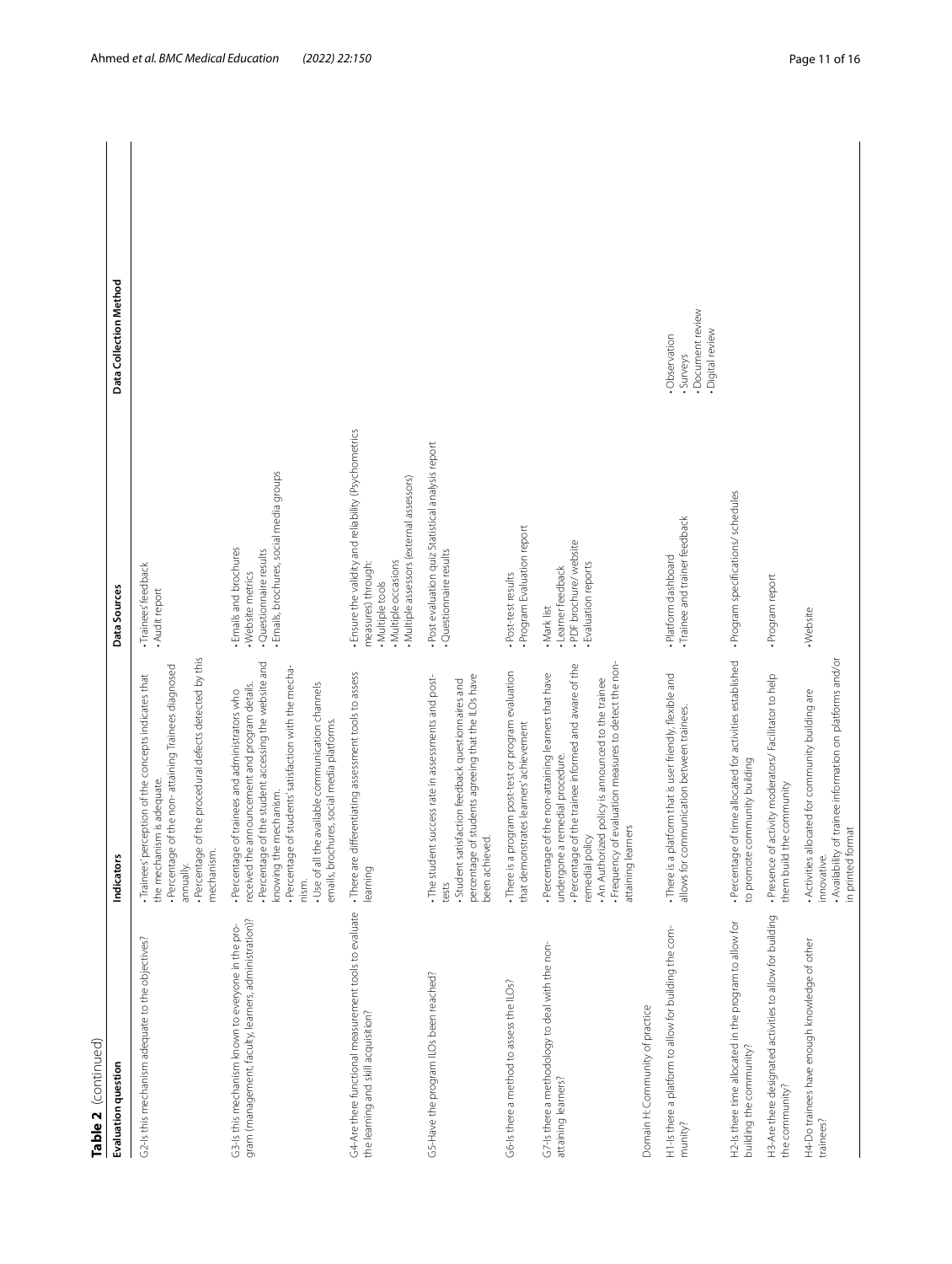| r |
|---|
| c |
|   |
|   |
| ۴ |

| Table 2 (continued)                                                                                                                                                                  |                                                                                                                                                                                                                                                                                                                                                                                                                                                                                                                                                                                                                                                                                                                                                                                                                                                                                                                                                                                                                                                                                                                                                                                                  |                                                                                                                                                                                                                                                      |                                                                                                                                                              |  |
|--------------------------------------------------------------------------------------------------------------------------------------------------------------------------------------|--------------------------------------------------------------------------------------------------------------------------------------------------------------------------------------------------------------------------------------------------------------------------------------------------------------------------------------------------------------------------------------------------------------------------------------------------------------------------------------------------------------------------------------------------------------------------------------------------------------------------------------------------------------------------------------------------------------------------------------------------------------------------------------------------------------------------------------------------------------------------------------------------------------------------------------------------------------------------------------------------------------------------------------------------------------------------------------------------------------------------------------------------------------------------------------------------|------------------------------------------------------------------------------------------------------------------------------------------------------------------------------------------------------------------------------------------------------|--------------------------------------------------------------------------------------------------------------------------------------------------------------|--|
| Evaluation question                                                                                                                                                                  | Indicators                                                                                                                                                                                                                                                                                                                                                                                                                                                                                                                                                                                                                                                                                                                                                                                                                                                                                                                                                                                                                                                                                                                                                                                       | Data Sources                                                                                                                                                                                                                                         | Data Collection Method                                                                                                                                       |  |
| H5-Are there collaborative efforts between trainees?                                                                                                                                 | . Percentage of trainees that built a relationship with<br>other trainees (Projects, publications, social media<br>friendship or social activities)                                                                                                                                                                                                                                                                                                                                                                                                                                                                                                                                                                                                                                                                                                                                                                                                                                                                                                                                                                                                                                              | · Project proposals<br>Social media<br>· Publications<br>· Survey                                                                                                                                                                                    |                                                                                                                                                              |  |
| with trainees as project members (publications, confer-<br>H6-Are there enough collaborative project outcomes<br>ences, workshopsetc.)<br>Domain I: KPI                              | · The number of joint activities between trainees yearly<br>. The number of collaborative projects established<br>. Impact evaluation of joint activities<br>between members in each group.<br>(conferences, publications etc.)                                                                                                                                                                                                                                                                                                                                                                                                                                                                                                                                                                                                                                                                                                                                                                                                                                                                                                                                                                  | · Impact evaluation report<br>· Annual alumni reports<br>· Surveys                                                                                                                                                                                   |                                                                                                                                                              |  |
|                                                                                                                                                                                      |                                                                                                                                                                                                                                                                                                                                                                                                                                                                                                                                                                                                                                                                                                                                                                                                                                                                                                                                                                                                                                                                                                                                                                                                  |                                                                                                                                                                                                                                                      |                                                                                                                                                              |  |
| attainment, measurable impact on teaching/learning/<br>11- Has the program achieved growth over the years?<br>(Number of attendees, learner satisfaction, learner<br>assessmentetc.) | . Average of trainees' satisfaction rate with the activities<br>. An annual increase in the number of trainees attend-<br>. Measurable impact on teaching, learning and assess-<br>. Percentage of trainees who graduated from the pro-<br>. Percentage of the increase in the number of trained<br>. An annual increase in the number of trainees apply-<br>trainees compared to non-trained faculty members<br>program assessment than pre-program assessment<br>. Improvement of skill the of graduates in the work-<br>. Improvement in scores of the trainees in the post-<br>of the training program on a five-point scale in the<br>. Increase in the proportion of trainees passing the<br>gram who were appointed in leadership positions<br>. Increase in the proportion of trainees who<br>complete the program in minimum time.<br>· Percentage of graduates promoted<br>- Recommendation of the program<br>. Number of complaints/year<br>· Dropout rate/ total program<br>program evaluation survey<br>ing to attend the program<br>of attendees<br>· Trainee attainment<br>· Trainee satisfaction<br>program annually<br>ing the program<br>o Number<br>annually<br>ment<br>place | . An official document with the number of trainees<br>. An official document with the number of trainees<br>graduating from the program for one batch<br>· Feedback from colleagues and students<br>entering the program annually<br>· FG recordings | · Self-assessment questionnaires<br>. FGD / Interview with trainees<br>· Statistical data analysis<br>· Document review<br>· Trainee survey<br>. Observation |  |
| 2- Are there established methods to measure the KPIs?                                                                                                                                | . Valid and reliable established methods for measuring<br>. Timely and continuous measuring of the KPI<br>$\overline{\mathbb{R}}$                                                                                                                                                                                                                                                                                                                                                                                                                                                                                                                                                                                                                                                                                                                                                                                                                                                                                                                                                                                                                                                                | · Data collection tools<br>- Evaluation Reports<br>Annual reports                                                                                                                                                                                    |                                                                                                                                                              |  |
| 13- Is there a dedicated team for measuring the KPIs?                                                                                                                                | . A dedicated and professional team for measuring<br>each of the KPI is appointed                                                                                                                                                                                                                                                                                                                                                                                                                                                                                                                                                                                                                                                                                                                                                                                                                                                                                                                                                                                                                                                                                                                | . Appointment decree for the team                                                                                                                                                                                                                    |                                                                                                                                                              |  |
| 4- Is there enough data collected?                                                                                                                                                   | . Adequate data collection for measuring each of the<br>KPIs                                                                                                                                                                                                                                                                                                                                                                                                                                                                                                                                                                                                                                                                                                                                                                                                                                                                                                                                                                                                                                                                                                                                     | Statistical data<br>· Documents<br>· Records                                                                                                                                                                                                         |                                                                                                                                                              |  |
|                                                                                                                                                                                      |                                                                                                                                                                                                                                                                                                                                                                                                                                                                                                                                                                                                                                                                                                                                                                                                                                                                                                                                                                                                                                                                                                                                                                                                  |                                                                                                                                                                                                                                                      |                                                                                                                                                              |  |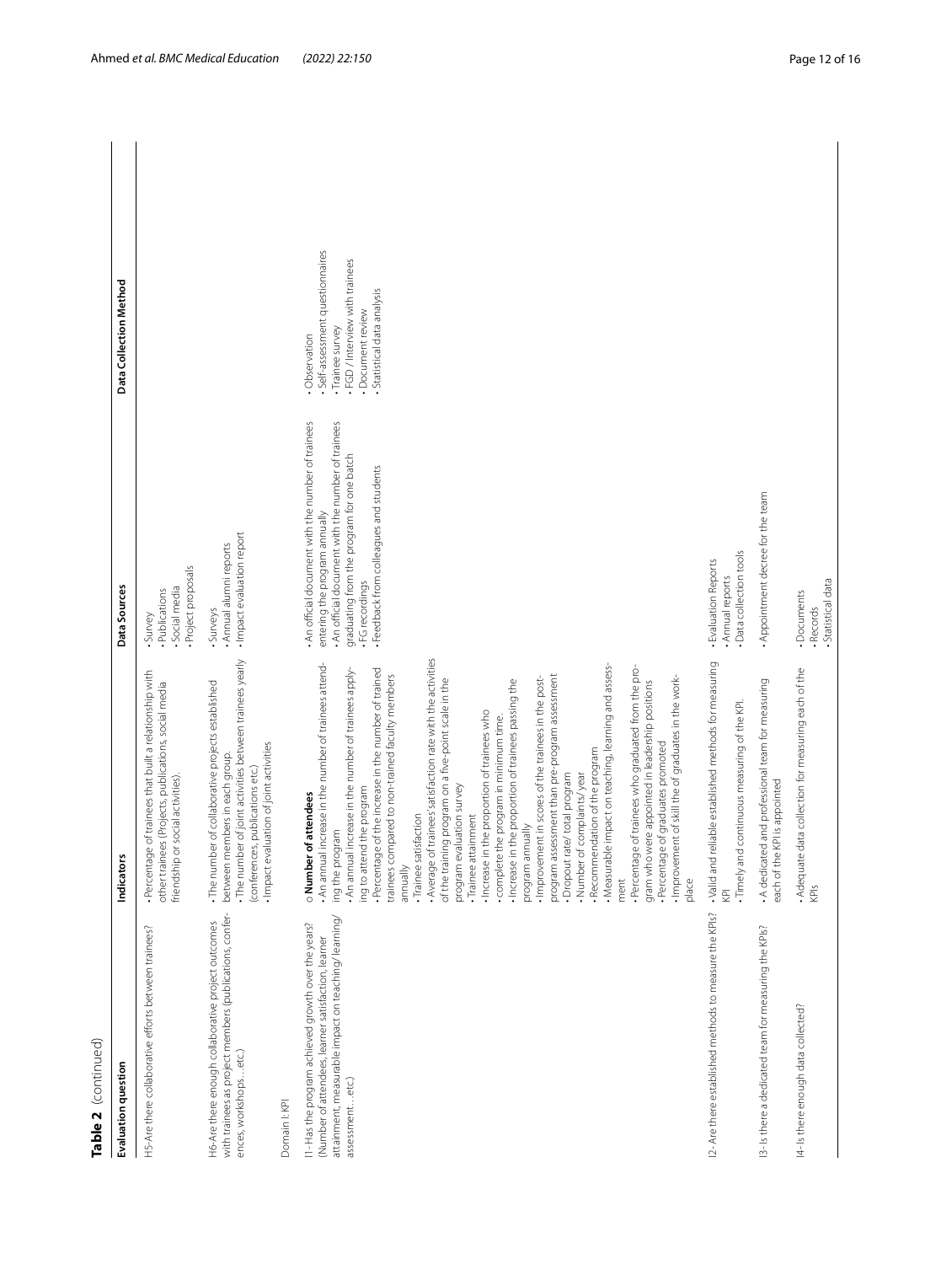| ť |
|---|
|   |
| c |
|   |
|   |
|   |
| ٦ |

| Table 2 (continued)                                                                                                |                                                                                                                                                                                                                          |                                                                                                          |                                                                                                |  |
|--------------------------------------------------------------------------------------------------------------------|--------------------------------------------------------------------------------------------------------------------------------------------------------------------------------------------------------------------------|----------------------------------------------------------------------------------------------------------|------------------------------------------------------------------------------------------------|--|
| Evaluation question                                                                                                | <b>Indicators</b>                                                                                                                                                                                                        | Data Sources                                                                                             | Data Collection Method                                                                         |  |
| IS- Is the data properly analyzed?                                                                                 | Proper analysis of the data using suitable statistical<br>methods for all KPIs                                                                                                                                           | · Statistical data<br>· Documents<br>· Records                                                           |                                                                                                |  |
| 6- Is the information deduced from the data properly<br>reported/discussed?                                        | .80% of the information deduced from the data prop-<br>· Increase in the number of Scientific council meetings<br>that discuss the deducted information properly<br>erly reported/discussed                              | . Meeting minutes of the scientific councils                                                             |                                                                                                |  |
| 7-Are there corrective actions taken based on the<br>information deduced?                                          | response to assessment results. This can be a change in<br>Presence of proof of corrective action taken in<br>the scope, structure or content of the program.                                                            | · Program report                                                                                         |                                                                                                |  |
| Domain J: Feedback                                                                                                 |                                                                                                                                                                                                                          |                                                                                                          |                                                                                                |  |
| (Student satisfaction/faculty satisfaction/ student<br>J1-Has the feedback improved over the years?<br>attainment) | . An annual increase in the satisfaction rate of trainees,<br>. Percentage of the trainee who passed the course<br>faculty and administration of 10%<br>-Trainee attainments<br>-Trainee satisfaction<br>improved by 10% | · Post-training quizzes<br>. FG and interviews<br>Surveys                                                | · Document review<br>· Statistical analysis<br>· Focus groups<br>. Observation<br>· Interviews |  |
| 2- Are there established methods to measure the<br>learner and trainer feedback?                                   | . There are valid and reliable established methods for<br>measuring feedback (end of program surveys, focus<br>Timely and continuous measuring of the feedback<br>groups, reflection meetings)                           | - Report from external program reviewers<br>· Data sets available from the feedback                      |                                                                                                |  |
| 13- Is there a dedicated team for measuring the learner<br>and trainer feedback?                                   | A dedicated and professional team for measuring<br>each of the feedback                                                                                                                                                  | . Appointment decree for the team                                                                        |                                                                                                |  |
| J4-Is there enough data collected?                                                                                 | . There exists at least one type of data set for each KPI                                                                                                                                                                | . Data repositories for the program                                                                      |                                                                                                |  |
| J5-Is the data properly analyzed?                                                                                  | · Data is analyzed using a well-established data analysis<br>program                                                                                                                                                     | · Programs existing on the computers where data<br>- Data repository formats<br>repositories are present |                                                                                                |  |
| J6- Is the information deducted from the data properly<br>reported/discussed?                                      | . The information deducted from the data properly<br>reported/ discussed in the relevant scientific com-<br>mittees                                                                                                      | . Minutes of meeting of relevant scientific committees                                                   |                                                                                                |  |
| J7- Are there corrective actions taken based on the<br>information deduced?                                        | . At least one annual corrective action can be dem-<br>onstrated                                                                                                                                                         | · Program specification of the upcoming training<br>· Program report<br>round                            |                                                                                                |  |
|                                                                                                                    |                                                                                                                                                                                                                          |                                                                                                          |                                                                                                |  |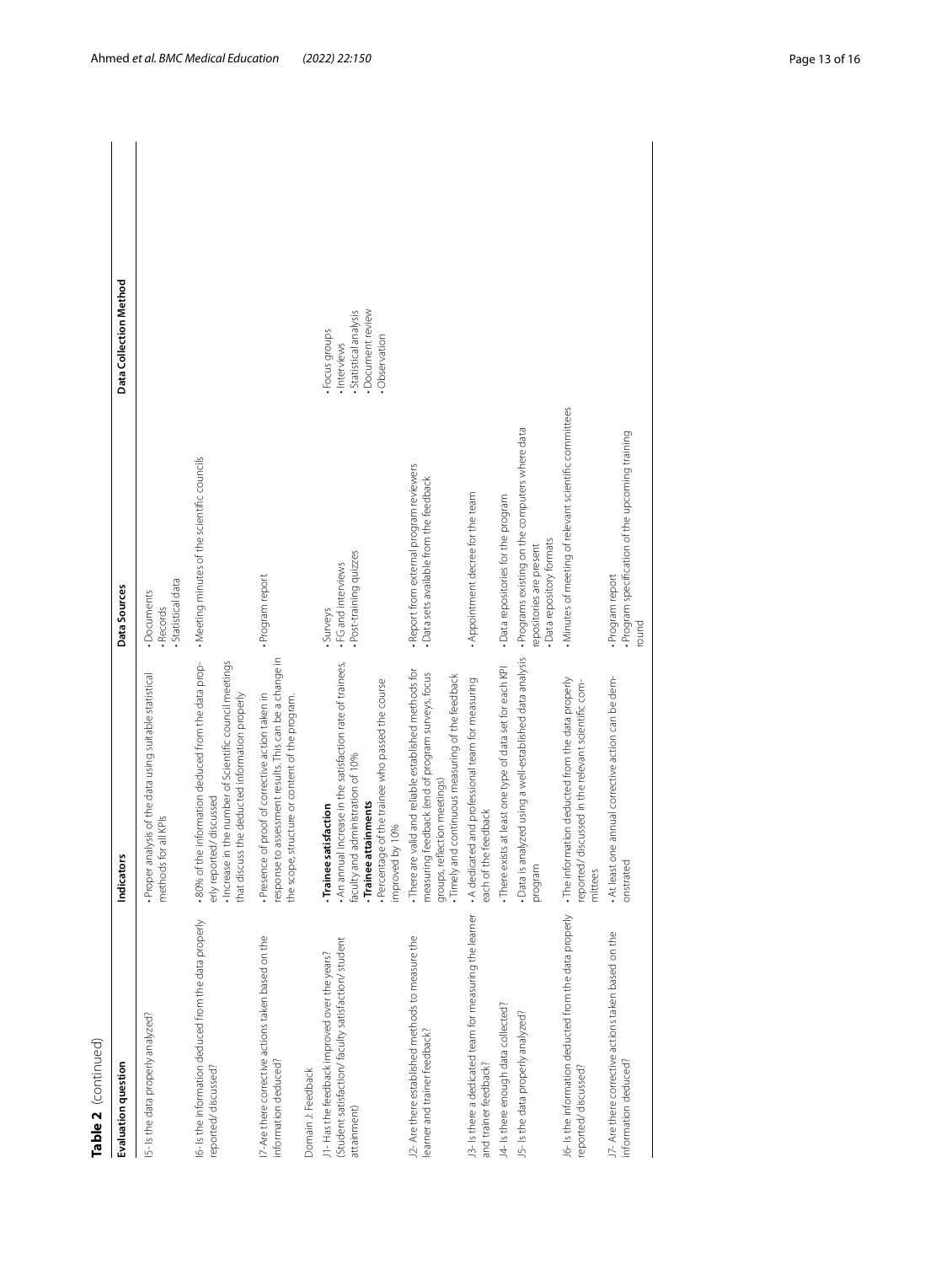requirements which will need to be met by the faculty to join the advocacy program services.

In terms of training alliance, focusing on the faculty selection with homogenous knowledge and interest will decrease the knowledge power gaps between the participants focusing on a common goal to improve and develop. Believing that candidates should possess several relevant qualities, the literature did not shed the light on the indicators required for that. This was attributed by some authors to the fact that faculty development is embedded within the training system with a systematic dynamic trainee evaluation [\[44](#page-15-10), [45\]](#page-15-11).

However, heterogeneous groups can outperform homogeneous groups in terms of the range of decision options and consequences of decisions that they consider [\[46,](#page-15-12) [47](#page-15-13)]. Thu s, a degree of heterogeneity is allowed depending on the goal and outcomes of the training program.

## **Quantifcation**

When experts were requested to contemplate the standards, it became evident that quantifcation was a prerequisite for agreeing upon setting benchmarks. Similar views were resonated by other researchers as well [[48](#page-15-14)[–52](#page-15-15)]. Recognition of this fact strengthens the need for regional standards that ft seamlessly to cater to the requirements of institutions in diverse areas. Thus, the identified set of standards and indicators are meant as a guide for LFDPs with due adaptations to suit local needs [\[53,](#page-15-16) [54](#page-15-17)].

#### **Limitations of the study**

This work did not cover aspects of validation of the tool that can be performed longitudinally over a period of time. This work could benefit from a further study and application of this evaluation guide in real life situations, and this can be a future direction of research. Next steps recommended will be to implement the evaluation model on a pilot basis taking into account utility in various contexts. A study is also recommended to compare the novel model with existing models like Kirkpatrick model regarding process and outcome.

## **Conclusion**

Conducting faculty development is an art that needs a degree of fexibility within the scope of ensuring a continual process of improvement and ongoing learning. The use of the guide for best practice in faculty development can be a self-evaluation tool as well as a quality assurance tool for external auditors. The best practice guide together with the evaluation process is a universal technique that can be adopted worldwide where indicators can be quantifed based on local context after it has been tested for applicability, usability, and utility.

## **Recommendations**

This work offers direction for schools needing to perform and evaluate FDPs. Using the checklist in Table [2](#page-7-0) can be a good guide for schools in the evaluation and continuous quality assurance cycle. It is recommended to incorporate a structured strategy for evaluation, as early as possible while planning for FDPs.

## **Supplementary Information**

The online version contains supplementary material available at [https://doi.](https://doi.org/10.1186/s12909-022-03208-x) [org/10.1186/s12909-022-03208-x.](https://doi.org/10.1186/s12909-022-03208-x)

<span id="page-13-0"></span>**Additional fle 1.**

#### **Acknowledgements**

The authors would like to thank the medical educators who participated in the study.

#### **Authors' contributions**

Conceptualization, SA, AK, NN; Data curation: SA, NN, AK, NW, EA, KA and HH; Formal analysis, EA, AK, DW, NN & SA; Methods: NN, NW, EA, AK, SA and HH; Project administration, SA; Writing – original draft SA, NN, AK, NW, EA, KA and HH; Writing – review & editing, SA, NN, AK, NW, EA, KA and HH all authors have read and approved the manuscript.

#### **Authors' information**

Samar A. Ahmed: Medical Doctorate, MHPE, FAIMER Fellow, UNESCO TOT, Full professor in Forensic Medicine Ain Shams University, Former Director of ASU-MENA-FRI. Vice Dean for Community Afairs Delta University and Director of Education at the Military Medical Academy.

ORCID ID: [http://orcid.org/0000-0001-8119-9258](https://orcid.org/0000-0001-8119-9258) Email: <SAMAR@med.asu.edu.eg>

Nagwa N. Hegazy: MSc, MD, DHPE, FAIMER Fellow. Assistant professor of Family Medicine, Director of the Medical Education and Human Resources Development Center, Faculty of Medicine, Menoufa University (MU). Head of the digital transformation committee, a member in the AKT and a Board member in the Egyptian fellowship of Family Medicine.

ORCID ID:<https://orcid.org/0000-0001-9470-5105> Email: <nagwa.nashaat1@med.menofia.edu.eg>

Archana Prabu Kumar: Assistant Professor, Medical Education Unit, College of Medicine and Medical Sciences, Arabian Gulf University, Manama, Bahrain. Associate Professor, Department of Physiology, Sri Ramachandra Medical College and Research Institute, SRIHER, Chennai, Tamil Nadu, India. Email: [archanak@agu.edu.bh](rchanak@agu.edu.bh)

#### ORCID:<https://orcid.org/0000-0003-1536-8433>

Enjy Abouzeid: MSc, Medical Doctorate, University of Leeds & FOMSCU. She is a Lecturer in the Medical Education Department. Vice President of the assessment and evaluation unit in the Faculty of Medicine, Suez Canal University, FOMSCU. Email: [Enjy\\_Abouzeid@med.suez.edu.eg](Enjy_Abouzeid@med.suez.edu.eg)

```
ORCID ID: https://orcid.org/0000-0002-9431-6019
```
Nourhan F. Wasfy: MSc, Medical doctorate. Member of Quality Assurance Unit, Faculty of Medicine, Suez Canal University (FOM-SCU). Coordinator of the Diploma of Health Professions Education program (DHPE) –FOM-SCU. Email: [nourhan\\_f\\_wasfy@med.suez.edu.eg](nourhan_f_wasfy@med.suez.edu.eg)

#### ORCID ID:<https://orcid.org/0000-0002-2896-9142>

Komal Atta: MBBS, CMT, M.Phil Physiology, Masters in Medical Education (Scholar). Assistant Director Health Professions Education, Assistant Professor, Medical Education at The University of Faisalabad Pakistan, Also acting as Senior Coordinator School of Optometry, The University of Faisalabad. Email: <komal.atta@tuf.edu.pk>

ORCID ID:<https://orcid.org/0000-0003-1442-2303>

Doaa Wael: Medical students. Faculty of medicine- Ain shams university. Email: <emp15.doaa.w.elgendy@gmail.com>

ORCID ID:<https://orcid.org>0000–0001-9983-482X.

Hossam Hamdy: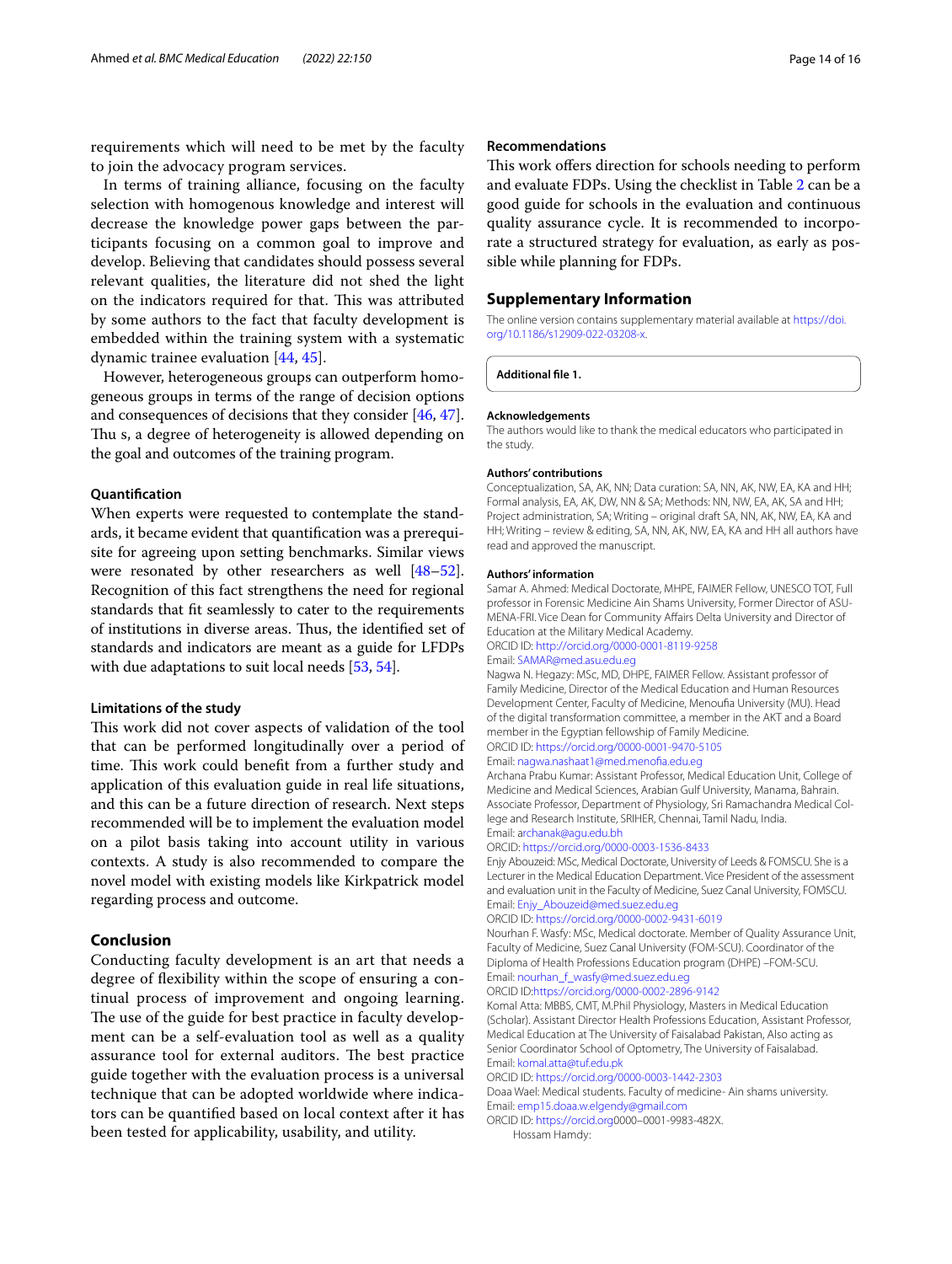#### **Funding**

Open access funding provided by The Science, Technology & Innovation Funding Authority (STDF) in cooperation with The Egyptian Knowledge Bank (EKB). This research received no specifc grant from any funding agency in the public, commercial, or not-for-proft sectors.

### **Availability of data and materials**

The materials are video recordings and surveys. Data set are available at Harvard Dataverse. The data and materials can be accessed at DOI: [https://doi.](https://doi.org/10.7910/DVN/NNRS0R) [org/10.7910/DVN/NNRS0R,](https://doi.org/10.7910/DVN/NNRS0R) Harvard Dataverse, V1.

## **Declarations**

#### **Ethics approval and consent to participate**

Ethics approval was obtained from Ain Shams University IRB number (R 13/2020) An informed written consent was obtained from all the participants. All methods were performed in accordance with the journal relevant guidelines and regulations.

#### **Consent for publication**

Not Applicable.

#### **Competing interests**

The authors declare that they have no competing interests.

#### **Author details**

<sup>1</sup> Forensic Medicine Ain Shams University, Cairo, Egypt. <sup>2</sup> Faculty of Medicine, Menoufia University (MU), Menoufia, Egypt. <sup>3</sup>Medical Education Unit, College of Medicine and Medical Sciences, Arabian Gulf University, Manama, Bahrain. 4 Department of Physiology, Sri Ramachandra Medical College and Research Institute, SRIHER, Chennai, Tamil Nadu, India. <sup>5</sup> Medical Education Department, Faculty of Medicine, Suez Canal University, Ismailia, Egypt. <sup>6</sup>The University of Faisalabad Pakistan, Faisalabad, Pakistan. <sup>7</sup> Pediatric Surgery & Medical Education and Chancellor, Gulf Medical University, Ajman, United Arab Emirates.

## Received: 26 August 2021 Accepted: 24 February 2022 Published online: 05 March 2022

#### **References**

- <span id="page-14-0"></span>1. Ghazvini K, Mohammadi A, Jalili M. The impact of the faculty development workshop on educational research abilities of faculties in Mashhad University of Medical Sciences. Future Med Educ J. 2014;4(4):24–2.
- <span id="page-14-1"></span>2. Guraya SY, Guraya SS, Mahabbat NA, Fallatah KY, Al-Ahmadi BA, Alalawi HH. The desired concept maps and goal setting for assessing professionalism in medicine. J Clin Diagn Res. 2016;10(5):JE01.
- <span id="page-14-2"></span>3. Steinert Y, McLeod PJ, Boillat M, Meterissian S, Elizov M, Macdonald ME. Faculty development: a 'feld of dreams'? Med Educ. 2009;43(1):42–9.
- <span id="page-14-3"></span>4. World Federation for Medical, E. Continuing professional development (CPD) of Medical doctors: WFME global standards for quality improvement: University of Copenhagen; 2003.
- <span id="page-14-4"></span>5. Alexandraki I, Rosasco RE, Mooradian AD. An evaluation of faculty development programs for clinician–educators: a scoping review. Acad Med. 2021;96(4):599–606.
- <span id="page-14-5"></span>6. Heydari MR, Taghva F, Amini M, et al. Using Kirkpatrick's model to measure the efect of a new teaching and learning methods workshop for health care staff. BMC Res Notes. 2019;12:388 [https://doi.org/10.1186/](https://doi.org/10.1186/s13104-019-4421-y) [s13104-019-4421-y](https://doi.org/10.1186/s13104-019-4421-y).
- <span id="page-14-6"></span>7. Hueppchen N, Dalrymple JL, Hammoud MM, Abbott JF, Casey PM, Chuang AW, et al. To the point: medical education reviews—ongoing call for faculty development. Am J Obstet Gynecol. 2011;205(3):171–6.
- <span id="page-14-7"></span>Gruppen LD, Frohna AZ, Anderson RM, Lowe KD. Faculty development for educational leadership and scholarship. Acad Med. 2003;78(2):137–41.
- <span id="page-14-8"></span>9. Rutz C, Condon W, Iverson ER, Manduca CA, Willett G. Faculty professional development and student learning: what is the relationship? Change: The Magazine of Higher Learning. 2012;44(3):40–7.
- <span id="page-14-9"></span>10. Plavsic SK, Mulla ZD. The essentials of a faculty development program in the setting of a new medical school. J Investig Med. 2020;68(5):952–5.
- <span id="page-14-10"></span>11. O'Sullivan PS, Irby DM. Reframing research on faculty development. Acad Med. 2011;86(4):421–8.
- <span id="page-14-11"></span>12. Dittmar E, McCracken H. Promoting continuous quality improvement in online teaching: the META model. Journal of Asynchronous Learning Networks. 2012;16(2):163–75.
- <span id="page-14-12"></span>13. Lancaster JW, Stein SM, MacLean LG, Van Amburgh J, Persky AM. Faculty development program models to advance teaching and learning within health science programs. Am J Pharm Educ. 2014;78(5).
- <span id="page-14-13"></span>14. Ahmed S, Shehata M, Hassanien M. Emerging faculty needs for enhancing student engagement on a virtual platform. MedEdPublish. 2020.
- 15. Algahtani H, Shirah B, Subahi A, Aldarmahi A, Algahtani R. Efectiveness and needs assessment of faculty development Programme for Medical education: experience from Saudi Arabia. Sultan Qaboos Univ Med J. 2020;20(1):e83.
- 16. Mojtahedzadeh R, Mohammadi A. Concise, intensive or longitudinal medical education courses, which is more efective in perceived selfefficacy and development of faculty members? Med J Islam Repub Iran. 2016;30:402.
- 17. Pourghane P, Emamy Sigaroudy AH, Salary A. Faculty members' experiences about participating in continuing education programs in 2016-2017: a qualitative study. Research in Medical Education. 2018;10(1):20–10.
- 18. Talaat, W., Van Dalen, J., Hamam, A., & Khamis, N. (2013). Evaluation of the joint master of health professions education: a distance learning program between Suez Canal university, Egypt, and Maastricht University, the Netherlands. Intellectual Property Rights: Open Access.
- <span id="page-14-14"></span>19. Zahedi S, Bazargan A. Faculty member's opinion regarding faculty development needs and the ways to meet the needs. Quarterly Journal of Research and Planning in Higher Education. 2013;19(1):69–89.
- <span id="page-14-15"></span>20. Ahmed SA, Younas A, Salem U, Mashhood S. The 5X2 backward planning model for faculty development; 2020.
- <span id="page-14-16"></span>21. Hsu, C.-C., & Sandford, B. A. (2007). The Delphi technique: making sense of consensus. *Practical assessment, research, and evaluation*, *12*(1), 10.
- <span id="page-14-17"></span>22. Keeney S, Hasson F, McKenna H. The Delphi technique in nursing and health research: John Wiley & Sons; 2017.
- <span id="page-14-18"></span>23. Kern MJ. Expert consensus on the use of intracoronary imaging to guide PCI: increasing reliance by demonstrating relevance. EuroIntervention. 2018;14(6):613–5.
- <span id="page-14-19"></span>24. Minas H, Jorm AF. Where there is no evidence: use of expert consensus methods to fll the evidence gap in low-income countries and cultural minorities. Int J Ment Heal Syst. 2010;4(1):1–6.
- <span id="page-14-20"></span>25. Chandran L, Gusic ME, Lane JL, Baldwin CD. Designing a national longitudinal faculty development curriculum focused on educational scholarship: process, outcomes, and lessons learned. Teach Learn Med. 2017;29(3):337–50.
- <span id="page-14-21"></span>26. Franks AM. Design and evaluation of a longitudinal faculty development program to advance scholarly writing among pharmacy practice faculty. Am J Pharm Educ. 2018;82(6).
- <span id="page-14-22"></span>27. Elliot DL, Skeff KM, Stratos GA. How do you get to the improvement of teaching? A longitudinal faculty development program for medical. Teach Learn Med. 1999;11(1):52–7.
- <span id="page-14-23"></span>28. Austin AE, Sorcinelli MD. The future of faculty development: where are we going? New Dir Teach Learn. 2013;2013(133):85–97.
- 29. Knowles MS, Holton Iii EF, Swanson RA. The adult learner: the defnitive classic in adult education and human resource development: Routledge; 2014.
- 30. List K, Sorcinelli MD. Increasing leadership capacity for senior women faculty through mutual mentoring. J Faculty Dev. 2018;32(1):7–16.
- 31. Parrish AH, Sadera WA. A review of faculty development models that build teacher educators' technology competencies. J Technol Teach Educ. 2019;27(4):437–64.
- 32. Snyder, S. C., Best, L., Griffith, R. P., & Nelson, C. The technology coach: implementing instructional Technology in Kean University's ESL program 2011.